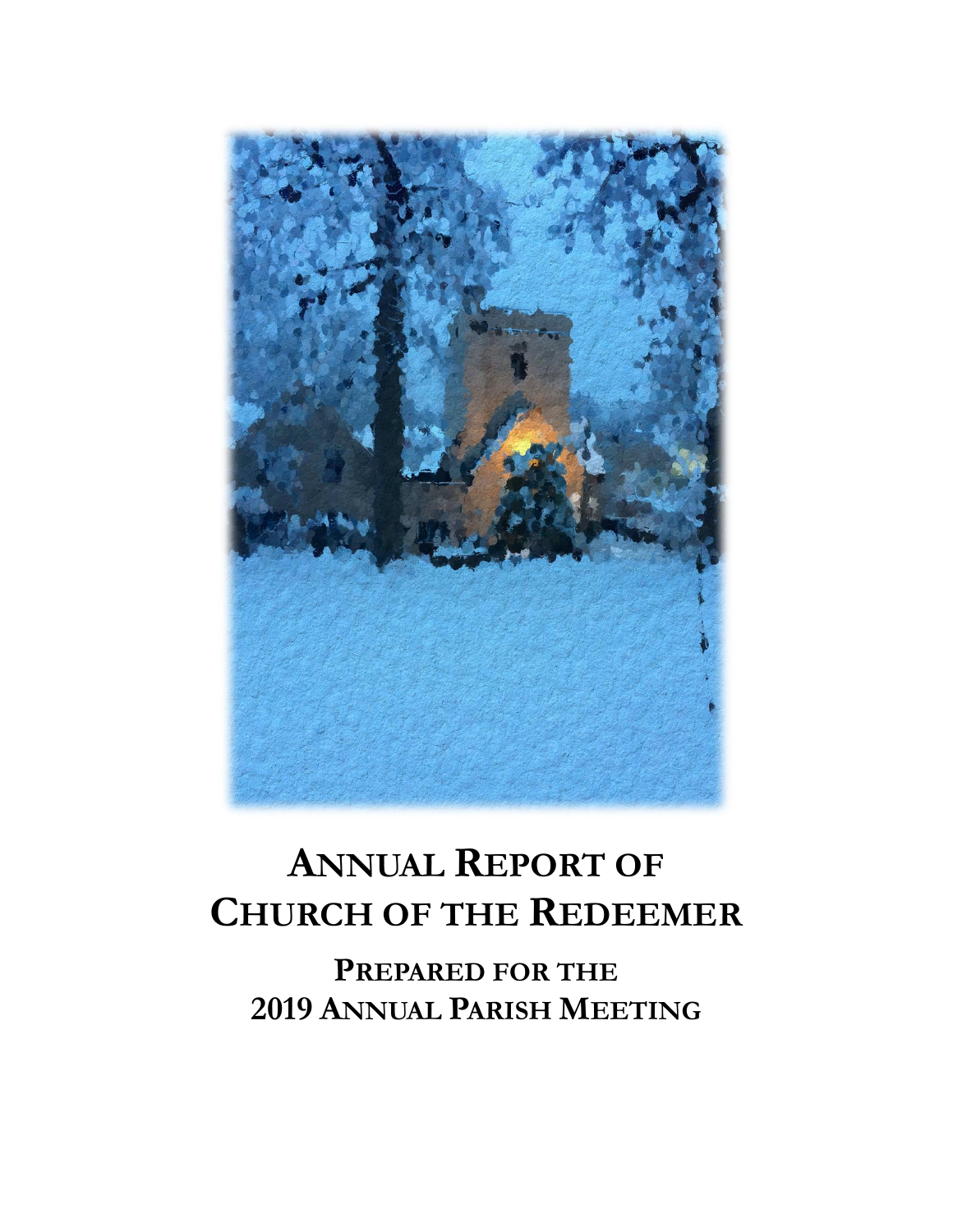## **THE ANNUAL MEETING OF CHURCH OF THE REDEEMER JANUARY 27, 2019**

## **AGENDA**

**OPENING PRAYER THE REV MICHAEL FOLEY**

- **I WELCOME THE REV MICHAEL FOLEY**
- **II VESTRY ELECTION**
- **III FINANCE COMMITTEE REPORT JIM EDGAR & MIKE COYNE & BUDGET**
- **IV RECTOR'S REPORT & PARISH STATISTICS THE REV MICHAEL FOLEY**
- **V PROPOSED REVISION TO PARISH BYLAWS THE REV MICHAEL FOLEY**
- **VI SR. WARDEN'S REPORT & STEWARDSHIP LORRIE ESCH**
- **VI JR. WARDEN'S REPORT ELENA SWANN**
- **VII PARISH AWARDS**

**HUGH CLARK EXTRA MILE AWARD REDEEMER'S TREASURE AWARD PARISH GROWTH AWARD VESTRY MEMBERS RECOGNITION** 

**VIII ELECTION RESULTS** 

**CLOSING PRAYER AND DISMISSAL THE REV MICHAEL FOLEY**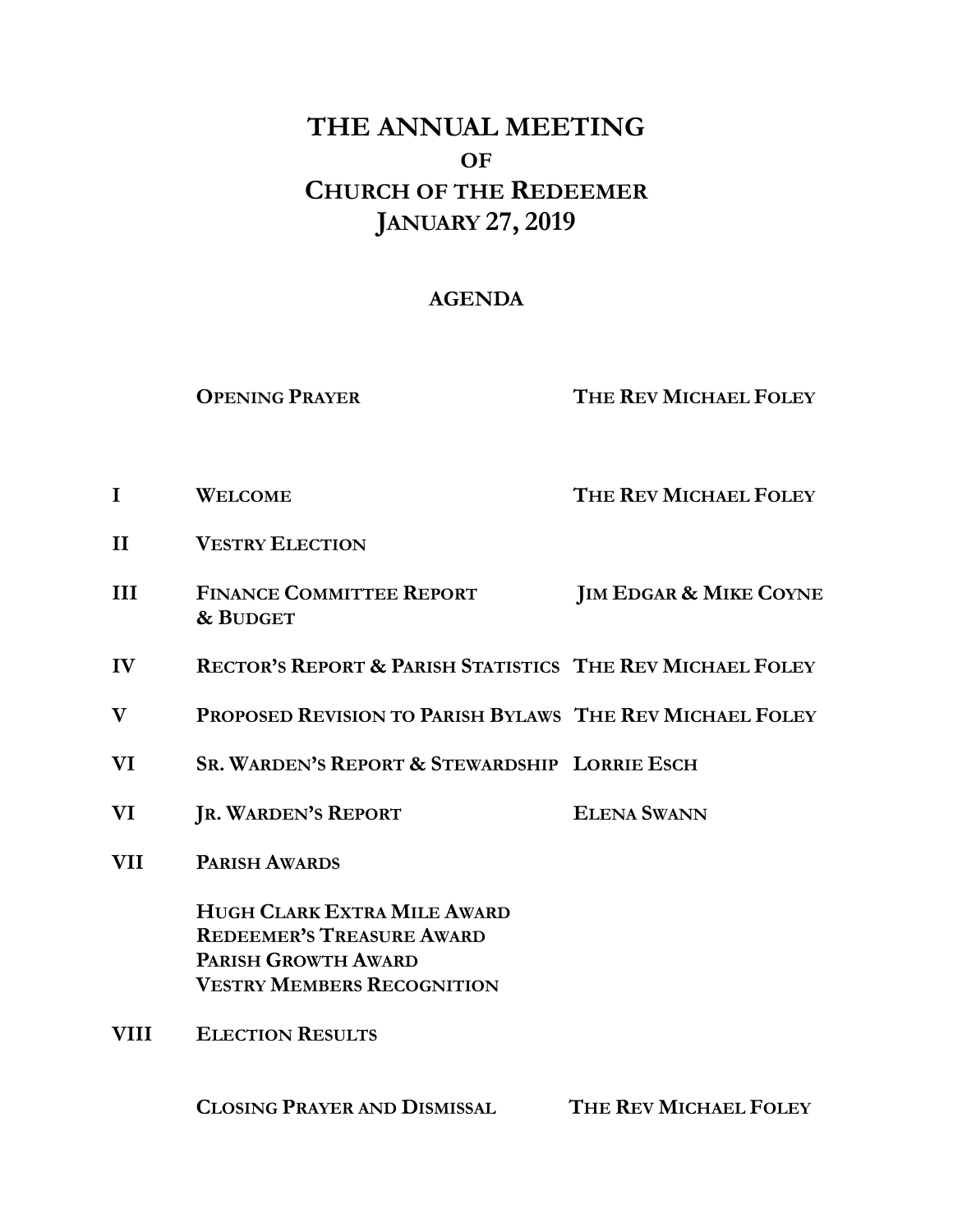## PARISH STATISTICS

|                                  | 2010             | 2011           | 2012             |                  | 2013 2014        | 2015             | 2016             | 2017           | 2018             |
|----------------------------------|------------------|----------------|------------------|------------------|------------------|------------------|------------------|----------------|------------------|
| Average Sunday Attendance        | 70               | 66             | 68               | 66               | 68               | 66               | 65               | 71             | 71               |
| Easter Attendance (all services) | 174              | 174            | 150              | 153              | 136              | 135              | 129              | 141            | 147              |
| <b>Baptisms</b>                  | $\mathbf{1}$     | $\mathfrak{Z}$ | $\overline{2}$   | $\boldsymbol{0}$ | $\boldsymbol{0}$ | $\boldsymbol{0}$ | $\mathbf{1}$     | $\overline{2}$ | $\sqrt{2}$       |
| Confirmations / Receptions       | $\boldsymbol{0}$ | $\,1$          | $\mathfrak{Z}$   | $\overline{4}$   | $\overline{4}$   | $\boldsymbol{0}$ | $\mathbf{1}$     | $1\,$          | $\boldsymbol{0}$ |
| Marriages                        | $\boldsymbol{0}$ | $\sqrt{2}$     | $\sqrt{2}$       | $\sqrt{2}$       | $\mathfrak{Z}$   | $\mathbf{2}$     | $\boldsymbol{0}$ | $\overline{2}$ | $\mathbf{1}$     |
| <b>Burials</b>                   | $\boldsymbol{0}$ | $\mathbf{1}$   | $\mathbf{1}$     | $\overline{4}$   | $\overline{4}$   | $\overline{2}$   | $\boldsymbol{0}$ | $\mathbf{1}$   | $\boldsymbol{0}$ |
| Transferred In                   | $\boldsymbol{0}$ | ?              | $\boldsymbol{0}$ | $\boldsymbol{0}$ | $\overline{2}$   | $\boldsymbol{0}$ | $\mathbf{2}$     | $\overline{2}$ | $\sqrt{2}$       |
| New Members                      | $\overline{4}$   | ?              | 12               | $\sqrt{6}$       | 15               | $\mathsf S$      | $7\phantom{.}$   | 9              | $\mathfrak{Z}$   |
| Transferred out or Moved         | $\overline{c}$   | $10\,$         | $\overline{4}$   | $\overline{4}$   | $\overline{9}$   | $\overline{2}$   | $\overline{7}$   | $\mathbf{1}$   | $\overline{4}$   |
| Deaths                           | $\mathbf{1}$     | $\mathbf{1}$   | $\boldsymbol{0}$ | $\overline{4}$   | $\mathfrak{Z}$   | $\overline{2}$   | $\boldsymbol{0}$ | $\mathbf{1}$   | $\boldsymbol{0}$ |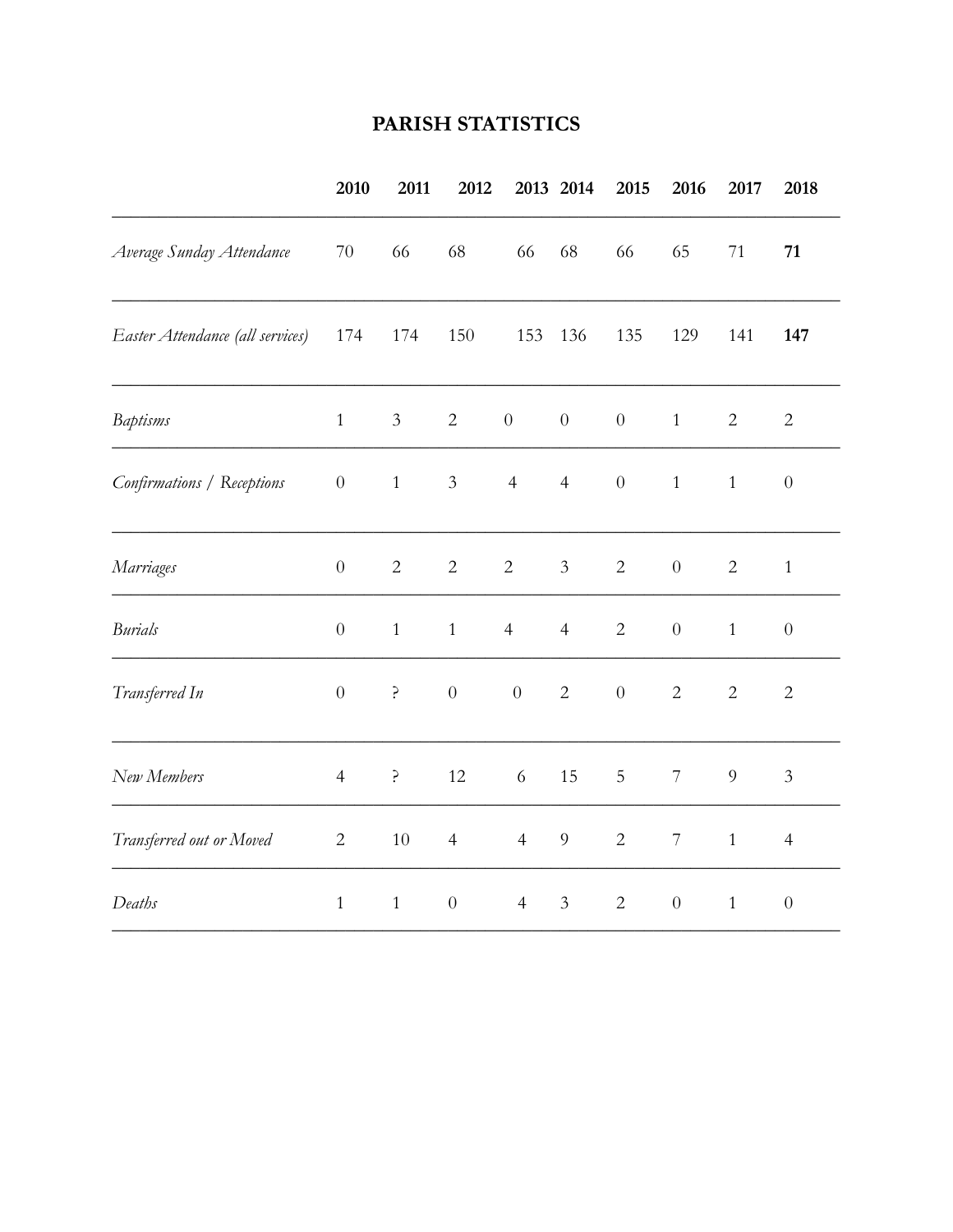## **THE MISSION STATEMENT OF CHURCH OF THE REDEEMER**

*A COMMUNITY OF COMPASSION, BUILDING BRIDGES THROUGH FAITH AND INQUIRY, SERVICE AND CELEBRATION.*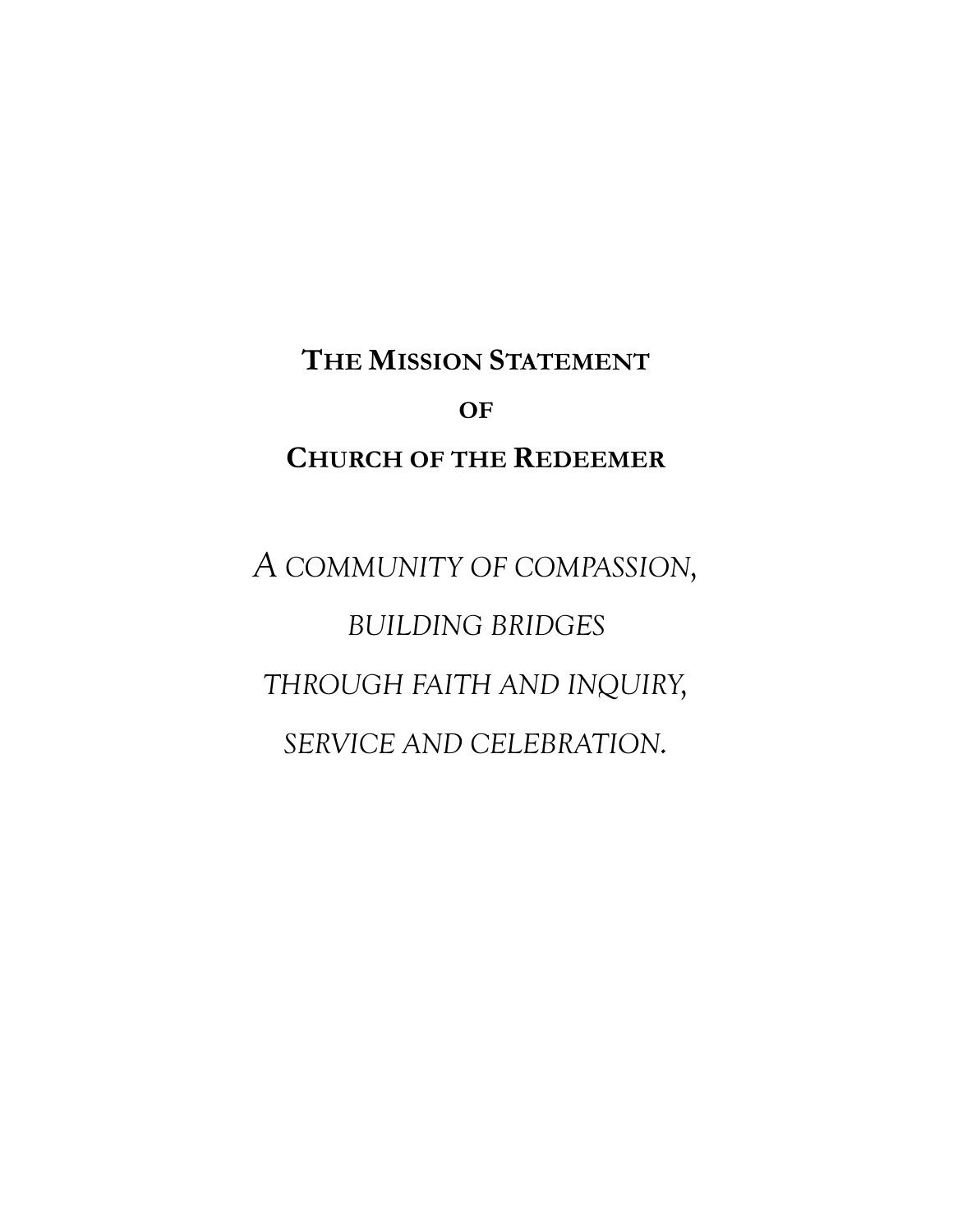#### **RECTOR'S REPORT**

Dear Church of the Redeemer,

 Within this report you will hear the stories of how the expansion of your gifts, talents, and members continues to be a faithful witness to what you proclaim to be your mission: Church of the Redeemer is "A community of compassion, building bridges through faith and inquiry, service and celebration." Living into your mission, there is a strength, confidence, and joy that is palpable in our community. My assertion is that this reflects that we are faithfully living into the desires of our hearts. As the wisdom of Proverbs tells us, "Trust in the Lord with all your heart, and do not rely on your own insight. In all your ways acknowledge God, and God will make straight your paths." As you read the reports contained herein, see them not as a static reflection of what has been accomplished over the last year, rather as a narrative of what we have done as we walk together on the straight path that leads to God's kingdom. This is a kingdom where Redeemer lives into truth telling, worship, renewal, healing, and a compassion that welcomes and embraces difference.

In the past year we have seen changes within our staff, within our worship, within our physical property, but most importantly in our awareness that Church of the Redeemer is more than only a place for worship. We are also placed within the larger community of Squirrel Hill and Pittsburgh, uniquely. Ours is a ministry unlike others where we stand with the assurance that the Conviction of our hearts strengthens our resolve to be the people who believe that Light overcomes darkness, and that God is both with us and everyone. It is the Holy One that we each name within our hearts who engages our hands and our minds in the trust that tomorrow is the day we are called to, and that Redeemer is and essential part of the healing and light that God has for Pittsburgh.

 We are part of the Forest of Life that promises our mission is suited to bear the burden of our times, and promises the hope for future generations. What we do and who we are today is to the glory of God and will be the witness for our children, and our children's children. In other words, in these pages you are a witness to the ministry of the glorious kingdom of God that is more and more alive in our hearts as we walk into our futures.

 Over the year we have shared, our church has seen a renewal in its commitment to music, liturgy, care for our physical plant, care for our community as good neighbors, and finally, spiritual formation through book studies and conversations. We have before us the foundation to live into our coming year with a renewed commitment to healing the dividing wall of racism, and violence committed against all "others." Redeemer has had its heart tested and proven faithful to the causes of peace, hope and fellowship with our neighbors. The work ahead of us is never finished, but our hope is real: it is reflected herein. See these pages that reflect our story of ministry not in the past, but alive in the present and calling us forward. Thank you Church of the Redeemer.

#### **The Reverend Michael B. Foley**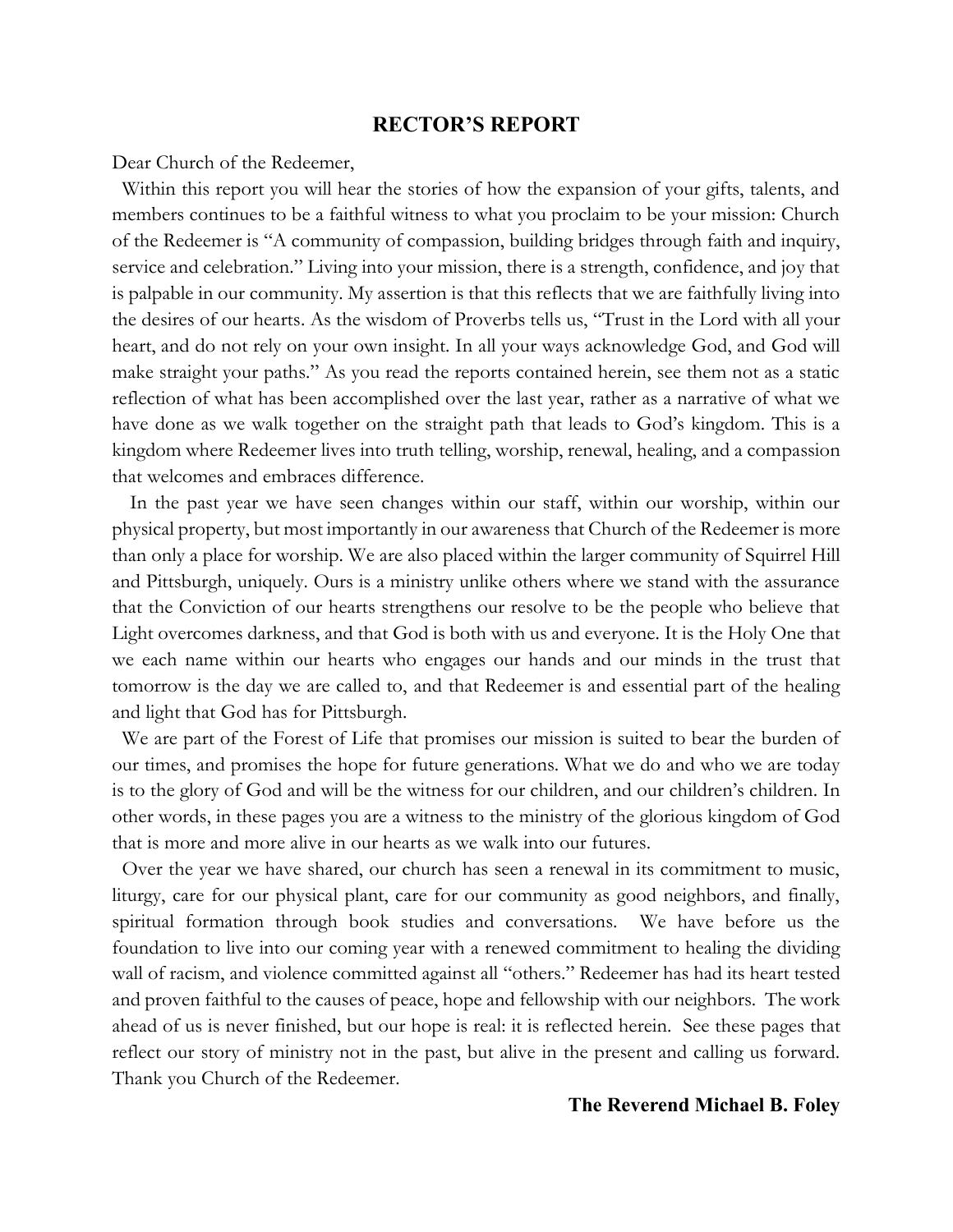## **SENIOR WARDEN'S REPORT**

As I begin my second year of my second term as Senior Warden, I am happy to see our Church in such good shape—physically, financially and leadership-wise!

Our buildings have undergone repairs and been put in great order under the passionate and energetic care of Elena Swann, our Junior Warden over the last four years. The details will be in her report, with the plans for future improvements and commitment to future upkeep.

The Vestry with the Rector provides leadership for the parish. The nine vestry members are nominated or recruited from the congregation for terms of 3 years that overlap so that usually 3 members complete their term each year and 3 new members begin theirs. Hopefully these vestry members represent the demographics of the parish. Usually they are members who have shown their love for and commitment to the parish already. The Rector selects the Senior Warden, and the Vestry elects the Junior Warden from among its members. This year continuing with me are Sally Getty, Frances Dannenberg, Chris George, Paul Shepard and Emma Lee. We are grateful to Colette Satler, Cameron Twarek, and Elena Swann for their service as they complete their terms.

One of the important functions of the Vestry is to formulate the budget for the Church. With the budgetary wizardry of Mike Coyne and Jim Edgar, we worked on the budget that you will see at the annual meeting. We are blessed to be in the position of being able to pay our bills and have some discretion to allocate funds toward outreach and future improvements.

Our rector, Fr. Michael Foley, marked his 5th anniversary with us this month. Under his leadership we have maintained our wonderful relationships with our neighbors, St Edmunds and the larger community. We continue to grow as new members come to be with us. It is wonderful to see the big group of children coming forward each week for the Children's blessing! Father Michael is also active in the diocese, chairing the Commission on Race & Reconciliation.

We have always had wonderful organists at Redeemer but who would have thought that Ann Labounsky would come to fill the gap when Nathan Carterette left. Ann enthusiastically leads the choir and congregation each week, and for the first time in many years has formed a children's choir to sing at services. In addition she is continuing the First Friday concerts begun by Nathan and recruiting scholars to sing with the choir. We are truly blessed to have her with us.

It is wonderful to see the energy in our community—people with ideas and plans to keep the Church and its ministry strong for our church family and for those that will come after us.

**Lorrie Esch**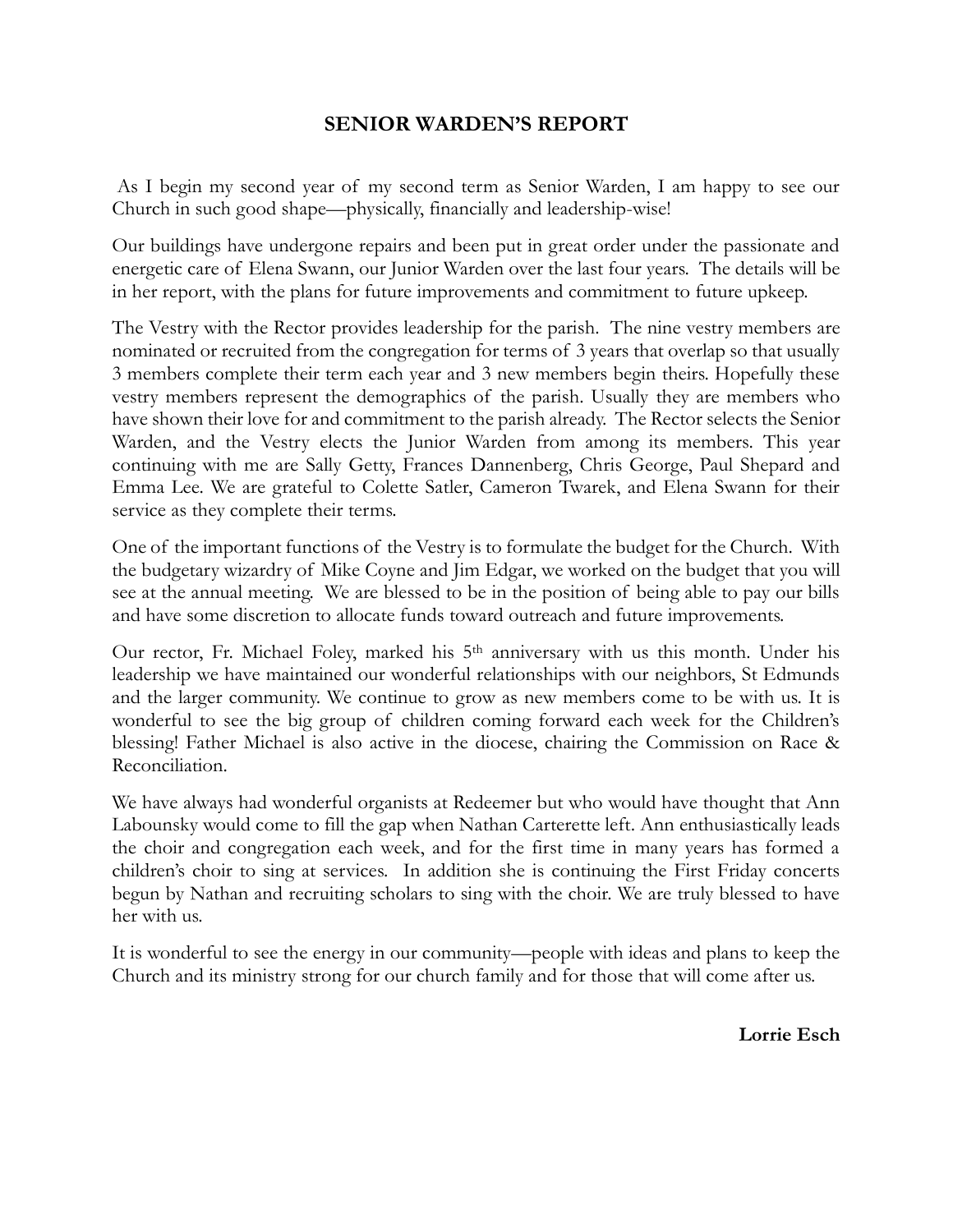#### **JUNIOR WARDEN'S REPORT**

## **Building**

Knowing as much as I do about our building is both wonderful and frightening. While a beautiful place with a fabulously rich history, the reality of our infrastructure requires constant diligence and many eyes. And then, add unanticipated surprises! Overall, our spaces are clean, bright, and inviting. We as a church family use every part of our building! Facility usage by outside groups is constant and we should be grateful for that income.

2019 was about water. Water has been pesky, entering in various forms: sewer backup, leaking at the bottom of basement walls, manifesting on Parish Hall and Lady Chapel walls, sifting in through Parish Hall window frames. The year started with cleanup and restoration from the November 2017 sewer line back up flood into the basement. This took about 3 months, multiple phone calls and estimates, openings and closings, and luckily \$32,500 in insurance money.

Before we could sigh with relief, March and April brought rain water entering at the bottom of a basement wall like a mini-flood. Between shop vacs, towels, sump pumps, mops, and Fr. Michael and parishioners coming and going at odd hours, we held this at bay. The same rains compromised the back-entrance floor and stairway walls, some Parish Hall walls, and the basement storage room ceiling and floor. While we received \$12,000 in insurance money for repairs, it became quite clear that an all-encompassing water prevention plan had to be figured out and implemented. Add to that the never-ending saga of our Parish Hall and Lady Chapel wall leaks, which have been repaired inside and out too many times with no relief. Also in 2018 we replaced the crumbling retaining wall by our back entrance; our neighbors were worrying too. Before any interior repairs were even considered, my focus has been to Stop Water.

Thus, we now have a new Parish Hall roof, extensive roof and gutter repair on the Forbes side of Parish Hall, repaired Lady Chapel roof, and a new retaining wall at the back entrance (total cost shared with neighbors). Due to the careful money management by Jim Edgar and Mike Coyne, we had the money for these projects. What was not completed however, was exterior masonry repairs—water can enter that way. Masonry work is seasonal; by Fall, we were too late---mason schedules were booked. This was disappointing, because I found a company who could address our tree at the top of the bell tower! So, in 2019 we'll address that, and then on to interior repairs.

## **Rectory**

If you have not been to the Rectory where Fr. Michael and Pastor Chad live, go see it the next time Fr. Michael offers. It is a lovely space. We finally were able to address the unique windows, which were in extensive need of re-glazing and paint. It was made clear through the estimates we received, that this maintenance work was way overdue, at the cost of possibly losing the windows altogether. So, spending  $\sim $6,200$  sounded great compared to replacing all 17 windows. The garage door required repair, or Michael would not be able to get his car out! Last, we found out termites are an issue and we will soon enter into contract with Terminex.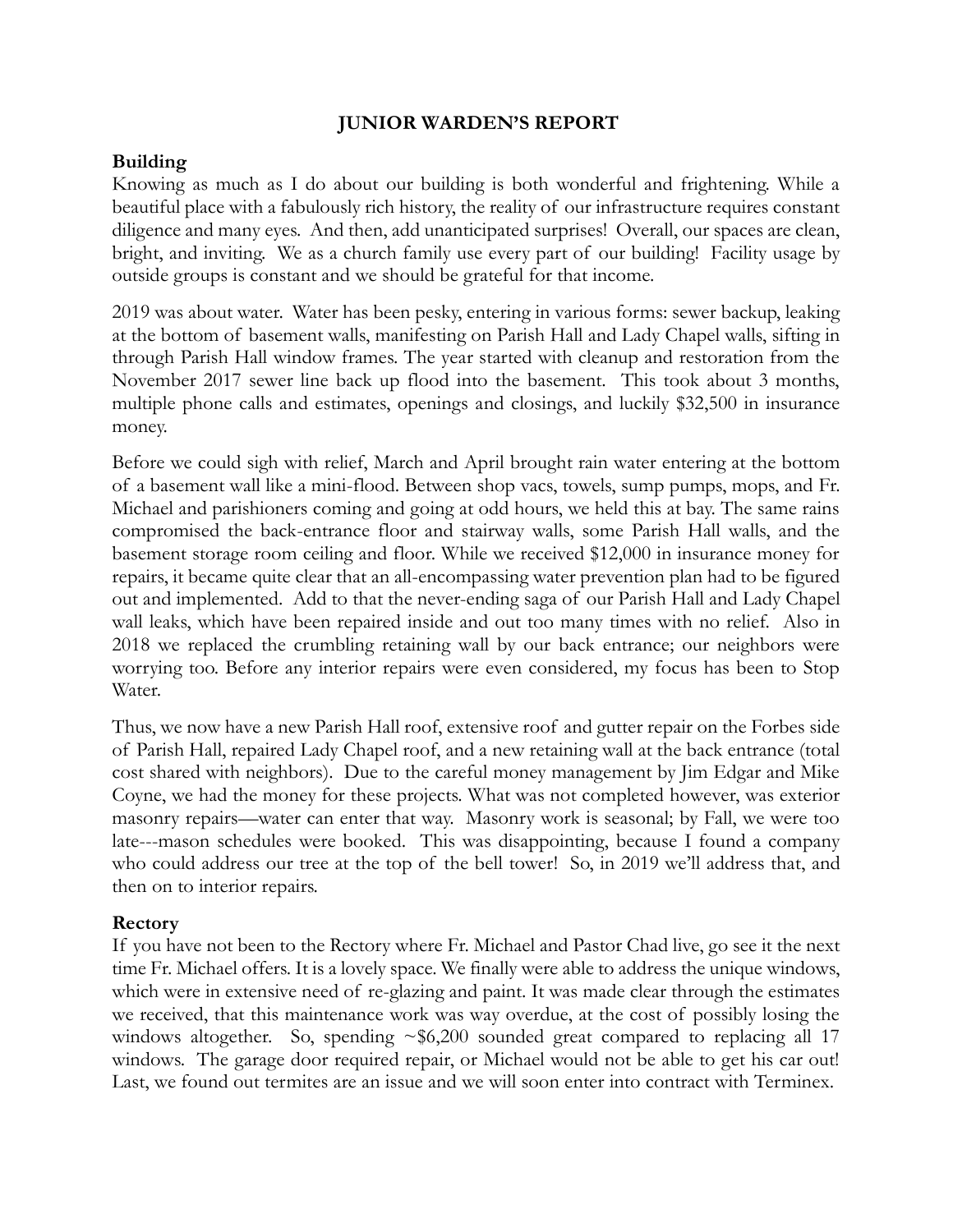## **Capital Improvements**

Working closely with Jim Edgar with his financial reports and excel sheets has been a joy, if not dizzying. He and Mike Coyne reserve a certain amount of money each year for capital improvements to our home. While certain work might be in process now, future building improvements must be considered and planned. It is a challenge for the Jr. Warden to keep on top of both, specially when unforeseen events occur (Water!). There were discussions with Fr. Michael, the Finance Committee, and Vestry about future needs. To that end, Vestry members now have individual projects to coordinate, with assistance from the current and past Jr Wardens. Recommendations for 2019 projects are:

- o Building masonry
- o Bell tower masonry and tree
- o Parish Hall exterior window paint
- o Escape staircase renovation
- o Window well covering repairs
- o New downstairs AC

The groundwork for these projects in in place and will require Vestry approval. As I step down, I hand these to the next Jr Warden, with the hope of no unforeseen surprises!

#### **Elena Swann**

## **STEWARDSHIP COMMITTEE REPORT**

The Stewardship Campaign was a great success this year, and I want to personally thank each of you for your prayerful consideration. I'd also like to offer special thanks to our 2019 Stewardship Speakers: Ashley Hezel, Tor Richter, and Kess Ballentine. I am always thrilled with the insights I gain about each of our speakers and Redeemer through these small speeches, and I hope you all feel the same way!

Our pledges for 2019 totaled \$169,060. This is about \$8,000 more than our 2018 pledge number! We lost 4 pledging units this year, but gained a whopping 5 units with new Redeemer Members joining us! Overall, our individual pledge amounts also increased. In 2018, with 50 pledgers, the average pledge was \$3,216. In 2019, with 51 pledgers, the average increased to \$3,314. This is such a wonderful expression of support!

Thank you all for helping to keep our budget stable from year to year. Caring for our church home and all of its many important missions takes time, treasure, and talent, and I hope you'll keep them in mind as you consider your role in the stewardship of our church home and family in 2019 and beyond. After three years as Stewardship Chair it is clear to me that this parish is beloved and held close in people's hearts. It has been a true gift to witness this so intimately.

**Alison Oehler**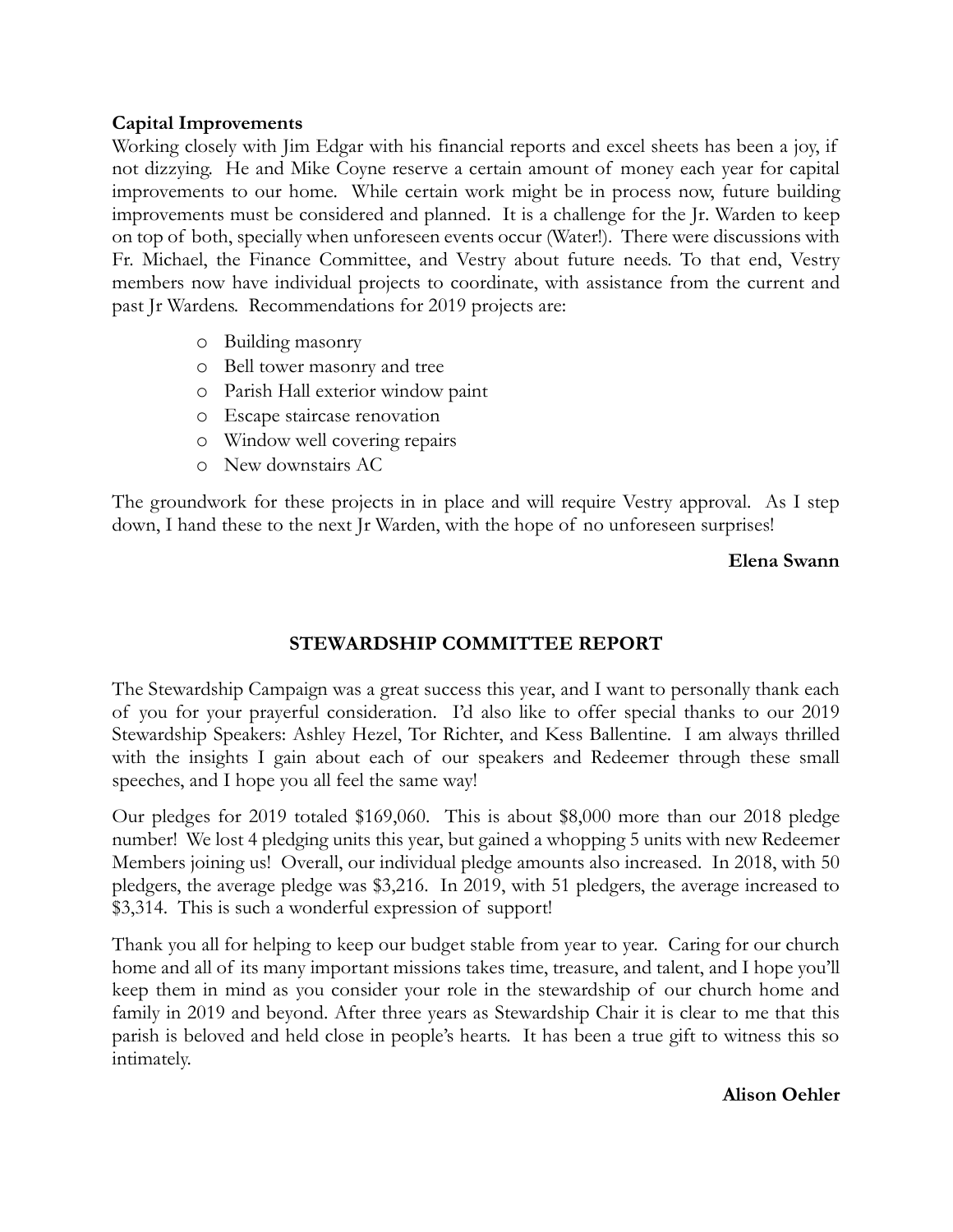#### **CHOIR REPORT**

It is with great pleasure that I offer to you my second annual report regarding the choir and the music ministry. The choir has continued to progress with weekly Wednesday evening rehearsals and regular Sunday hour rehearsals and remains dedicated to serving the Redeemer parish.

Our Steinway piano in the choir room was renovated by David Barr and continues to serve us well. A minor adjustment was made without charge before Christmas. The purchase of a baby grand piano from a former member of Redeemer for the sanctuary was made in the fall and the small upright piano formerly in the sanctuary was moved to the parish hall. We received an unexpected gift of a fine two-manual harpsichord from the Michael Price family which is housed at the back of the Lady Chapel. Don Franklin has contributed substantially to the musical life of the parish with both substituting on the organ and playing the harpsichord.

We have two choral scholars from Duquesne University, Sam Froelich, Bass and Robyn Long, Soprano who sing every Sunday during the choir season from September through May. Our instrumentalists Paul Shepherd, Frances and Roger Dannenberg have enhanced many of our liturgies. Additional special instrumentalists play for Christmas and Easter.

The children's choir has begun and sings about every six weeks. Dottie Owen, Ashley Hezel, and Dyane Coyne help with the organization of this group. We rehearse for a brief time each Sunday after church in the sanctuary.

The Friends of Music committee has officially been established and a fund raising letter was recently sent to members and friends of the music at Redeemer. The Bach Birthday celebration continues with a program on March 24 at 3:00 pm.

The program of First Fridays at Redeemer through the OSHER continuing education program at CMU is continuing. Programs on J.S. Bach, César Franck, Jean Langlais were offered this fall. This winter the program continues with three programs on Pittsburgh composers: Joseph Willcox Jenkins (Feb. 1), Nancy Galbraith (March 1), and Joyce Moon Strobel (April 5).

I am pleased to continue as your organist-choir director. It is a joy to work with Father Michael Foley, to serve a congregation dedicated to praying through the music of the liturgy and to work with an equally dedicated choir. New members are always welcome and reading music is not a requirement. I continue to be fed spiritually through the Centering Prayer group on Friday mornings. I look forward to getting to know more of you and building on the fine music ministry that preceded me here at Redeemer.

**Ann Labounsky**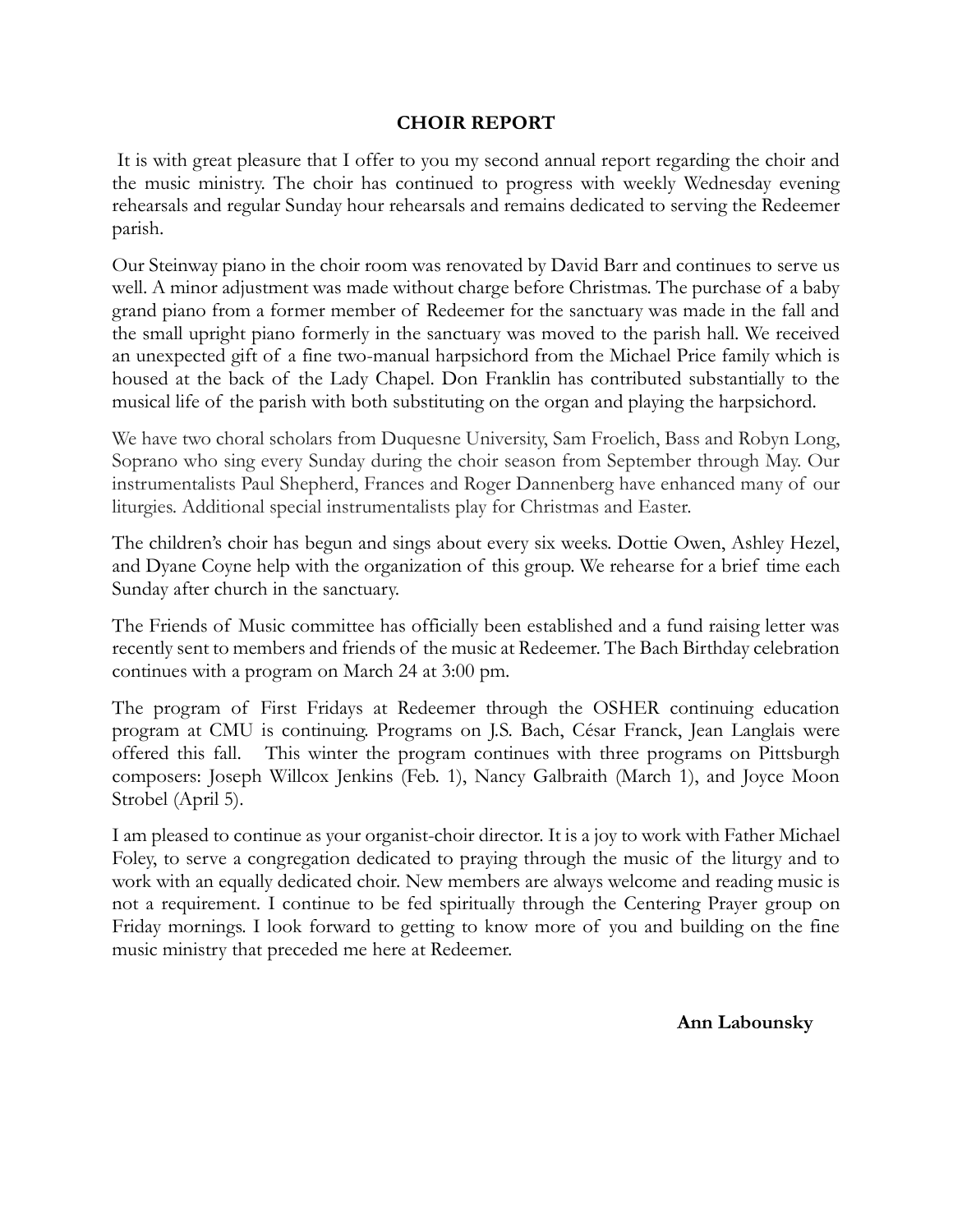#### **MUSIC & WORSHIP COMMITTEE REPORT**

The committee is an advisory body to the rector and organist/choir director. In January, Dr. Ann Labounsky began as our choir director and organist as of January, 2018, and we are grateful for her musical gifts and leadership! The committee assists in identifying elements and personnel needed for the smooth and meaningful operation of the liturgy in our worship services, and provides feedback, ideas, and support. Our focus is especially on the preparation of special services such as those offered in Holy Week or Christmas. Atypical services such as the one we host for the East End Lenten Preaching Series or the monthly outdoor services offered in the summer months deserve special attention, and we continue to coordinate with the Church School and Heritage Place team. Current committee members include Lee Hart, Sam Altmann, Nancy Bolden, Joan Gundersen, Dianne Watson, Fred Whelan, Bryan Webb, and Wiltrud Fassbinder. Many thanks to Joan Gundersen, who faithfully continues as the secretary.

#### **Wiltrud Fassbinder**

#### **FINANCE COMMITTEE REPORT**

2018 was a demanding year for Redeemer in terms of finances. If you look at the statement of income, you will see the effects of a run of unexpected expenses which caused us to run deficits in our operating and capital accounts. In addition, as you all know, the stock market and therefor our endowment -- took a hit. But despite that we remain on solid ground as you can see from the balance sheet matrix. We have a strong endowment and the obligations for our designated funds are fully funded. 2019 looks better. With the addition of several new members, pledge income looks up, and we plan to tighten up our budget execution.

Jim Edgar

|                             |                      | <b>Church of the Redeemer</b>      |          |        |       |                                  |         |  |
|-----------------------------|----------------------|------------------------------------|----------|--------|-------|----------------------------------|---------|--|
|                             |                      | Balance Sheet as of December, 2018 |          |        |       |                                  |         |  |
| Account                     | <b>Bank Accounts</b> |                                    |          |        |       |                                  |         |  |
|                             | Checking             | <b>Money Mkt</b>                   | Vanguard |        |       | Brokerage Altar Guild Discr Fund |         |  |
| <b>Current Assets</b>       |                      |                                    |          |        |       |                                  |         |  |
| Operations                  | 26,029               |                                    |          |        |       |                                  | 26,029  |  |
| Endowment                   |                      |                                    | 709,705  | 31,363 |       |                                  | 741,068 |  |
| Capital Reserve             |                      | 48,224                             |          | 24,000 |       |                                  | 72,224  |  |
| Altar Guild (including CD)  |                      |                                    |          |        | 9,139 |                                  | 9,139   |  |
| Rector's Discretionary Fund |                      |                                    |          |        |       | 2,595                            | 2,595   |  |
| <b>Designated Funds</b>     | 31,288               |                                    |          | 37,010 |       |                                  | 68,298  |  |
| <b>Totals</b>               | 57,318               | 48,224                             | 709,705  | 92,373 | 9,139 | 2.595                            | 919,354 |  |
| <b>Current Liabilities</b>  |                      |                                    |          |        |       |                                  |         |  |
| Obligations                 | 31,288               |                                    |          | 37,010 |       |                                  | 68,298  |  |
| <b>Current Balances</b>     | 26,029               | 48,224                             | 709,705  | 55,363 | 9,139 | 2,595                            | 851,055 |  |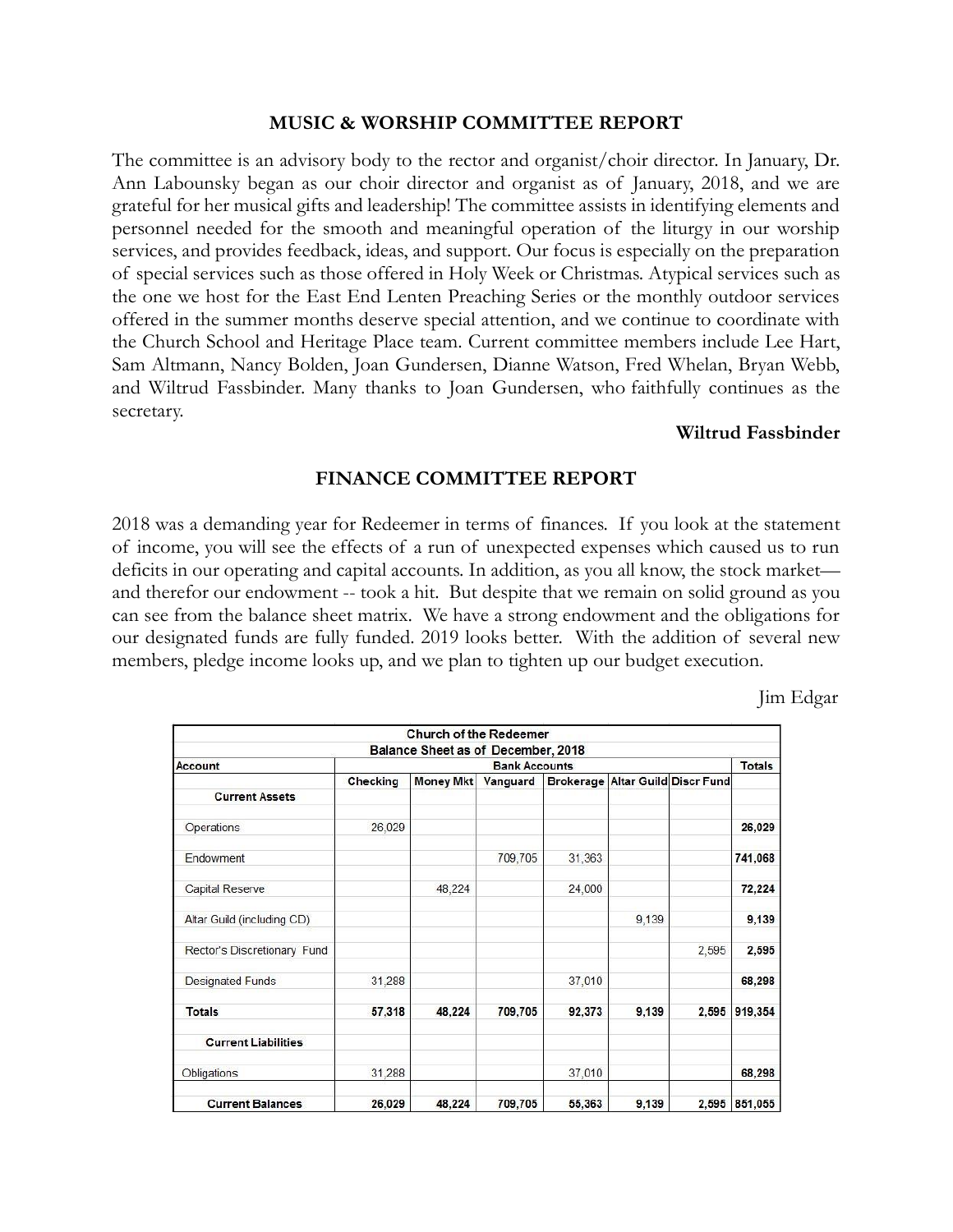|                                                                   | 2018<br>Actual   | 2018<br><b>Budget</b> | 2019<br><b>Budget</b> |
|-------------------------------------------------------------------|------------------|-----------------------|-----------------------|
| <b>Operations</b>                                                 |                  |                       |                       |
| Income                                                            |                  |                       |                       |
| Congregation                                                      | 173,595          | 166,000               | 181,500               |
| <b>Facilities Rental Earnings</b>                                 | 49,494           | 46,110                | 48,350                |
| Gifts & Fund Raising                                              | 1,282            | 720                   | 700                   |
| Grants, Investments & Trusts                                      | 8,488            | 11,450                | 10,900                |
| Miscellaneous Income                                              | 337              | 5,500                 | 1,200                 |
| <b>Total Income</b>                                               | 233,196          | 229,780               | 242,650               |
| <b>Expenses</b>                                                   |                  |                       |                       |
| Diocesan Assessment                                               | 28,907           | 28,907                | 29,931                |
| Facilities Management                                             | 64,746           | 48,300                | 56,250                |
| Miscellaneous                                                     | 1,043            | 500                   | 1,000                 |
| Operations                                                        | 19,273           | 17,835                | 17,063                |
| Outreach & Education<br>Salaries & Benefits                       | 4,287<br>133,089 | 3,800<br>137,644      | 4,050<br>138,055      |
| <b>Total Expenses</b>                                             | 251,346          | 236,986               | 246,349               |
|                                                                   |                  |                       |                       |
| <b>Net Operating Income</b>                                       | (18, 150)        | (7, 206)              | (3,699)               |
| <b>Endowment Income</b>                                           | (1, 777)         | 28,000                | 28,000                |
| <b>Endowment Outlays</b>                                          |                  | 28,000                | 28,000                |
| Net Endowment Income                                              | (1, 777)         |                       |                       |
| Capital Income                                                    | 31,478           | 24,000                | 24,000                |
| Capital Outlays                                                   | 75,031           | 24,000                | 24,000                |
| <b>Net Capital Income</b>                                         | (43, 553)        |                       |                       |
| Altar Guild Income                                                | 4,983            |                       |                       |
| Altar Guild Expense                                               | 4,056            |                       |                       |
| Net Altar Guild Income                                            | 927              |                       |                       |
| Rectors Discretionary Income                                      | 3,605            |                       |                       |
| Rectors Discretionary Expense<br>Net Rectors Discretionary Income | 2,516<br>1,089   |                       |                       |
|                                                                   |                  |                       |                       |
| Designated Income<br><b>Designated Outlays</b>                    | 83,935<br>98,348 |                       |                       |
| <b>Net Designated Income</b>                                      | (14, 413)        |                       |                       |
| <b>Net Other Income</b>                                           | (57, 727)        |                       |                       |
| <b>Total Net Income</b>                                           | (75, 877)        | (7, 206)              | (3,699)               |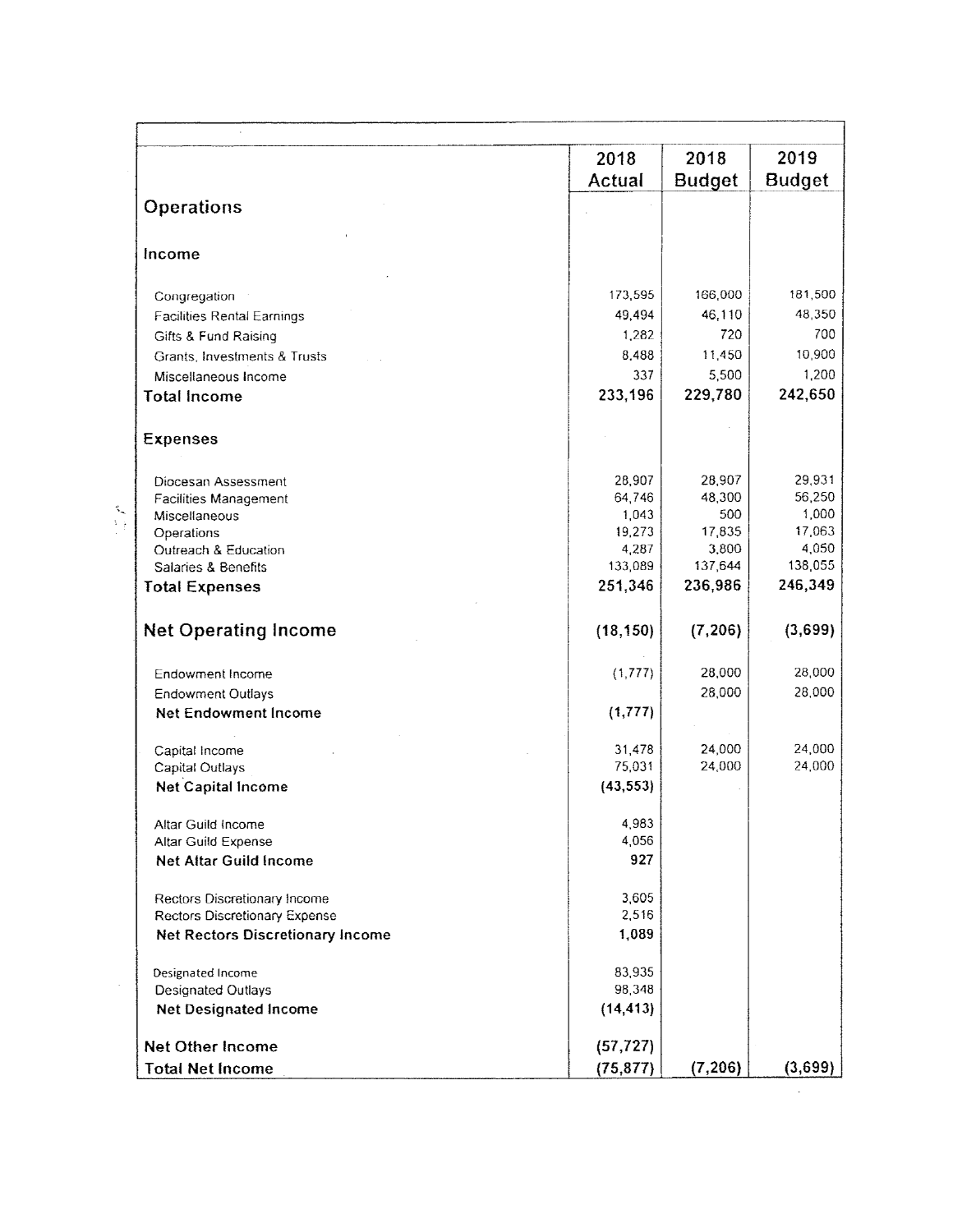#### **EAST END COOPERATIVE MINISTRY**

In 2018, Redeemer served 12 meals, each month on the 3rd Sunday, at the East End Cooperative Ministry Homeless Shelter. More than 40 parishioners helped with this ministry this year, which is one of the most visible and important outreach opportunities we at Redeemer participate in. Very special thanks to Lou Camerlengo, Maria Bluestone (and family), The Church School (with thanks to Maria and Dyane for supervision!), Rose Miller, Emma Lee, Joan Franklin, Rebecca Mertz, Mae Smethurst, Becca Stallings, Alison & Paul Oehler, Sally & Pat Getty, Nancy Lapp, Elena Swann, Lee Hart, Colette Satler, Pat & Jim Edgar, Dottie Owen, Karen Esch, Frances Dannenberg, Catie Frye, Phoebe Robertson, Bob Goode, Michelle Keffer, Soledad Caballero, Lorrie Esch, Joan Gundersen, Lee Lane, Kess Ballentine, Janet Ferguson, The Lisien Family, Susan Wiebe, Michael Foley & Chad Tanaka Pack, and anyone not included in this list who contributed to the shelter dinner but did not sign up online!

For those who are not familiar with the process, here's a little refresher: The signup to make food or serve takes place online about 3 weeks before each meal (look for an email from the Church with the link), and once you sign up, reminder emails are automatically sent by Sign-Up Genius the day before the meal, so you don't have to worry about forgetting! If you do not have email access you are still VERY welcome to participate—just see me in church and I will add you to the list. We are always in need of more volunteers to make and serve this important meal each month.

Serving the meal can be especially rewarding, and involves a fairly short commitment of time. Volunteers are asked to pick up the food at the church at 5:45pm, travel to EECM to reheat anything that needs reheating, set up the dinner in the service line of the cafeteria, and then serve the food from 7-8pm. Redeemer's homemade meals are always commented on and extremely well received by EECM clients. Please see me with any questions!

#### **Alison Oehler**

#### **WELCOMING COMMITTEE**

The Welcoming Committee exists to help visitors and newcomers to our church to become acquainted with the people of our parish in an informal, home setting. We hold brunches once or twice each year so that people can meet after the regular Sunday morning service and learn more about our community and the people who attend Redeemer. Each autumn we host this brunch for any new people on a Sunday noon; Fr. Michael Foley is there to welcome new folks, and several other members of our congregation are there to meet and greet newcomers to our parish.

People stay around to talk about our community outreach, our liturgical services, and our inclusive mission, as well as simply to get acquainted with one another. This welcome brunch seems to inspire newcomers to continue to attend Church of the Redeemer; we look forward to welcoming more people in the coming months.

**Joan and Don Franklin**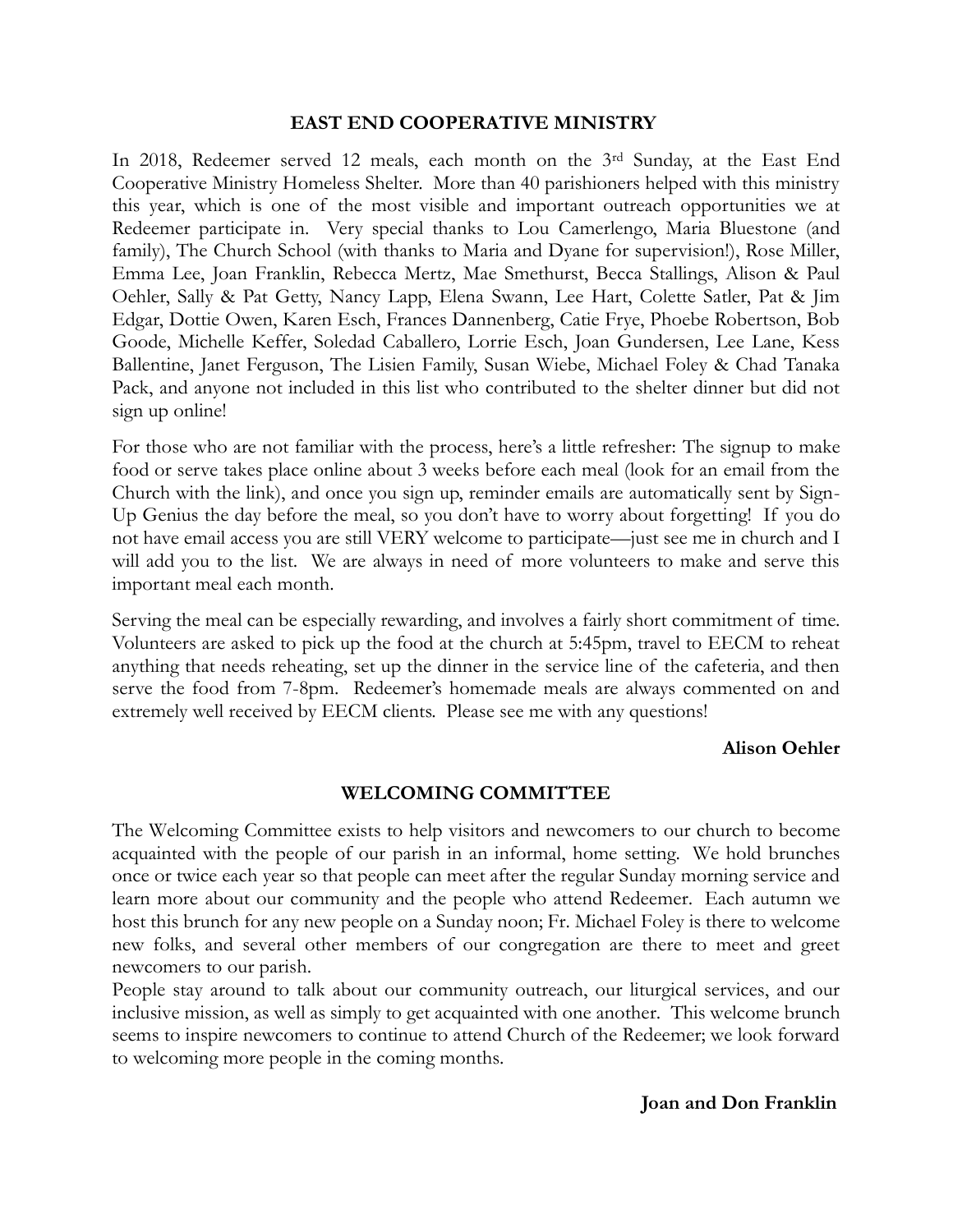#### **CENTERING PRAYER GROUP**

Our growing group meets every Friday morning at 7:15 a.m. for silent prayer, lectio divina, and a short reading with conversation. Sharing silence and deep listening gives us the space to open to — and connect with — God's presence in our lives. Everyone is welcome to join, no previous experience in Centering Prayer is necessary. For more information, talk to Wiltrud Fassbinder or Gloriana St. Clair. During the winter season, we meet at Gloriana's apartment in Oakland. Otherwise, we meet in the parish hall. Our group is a member of Contemplative Outreach Pittsburgh, who sponsor regular retreats and introductory workshops. [\(http://www.pghcenteringprayer.org\)](http://www.pghcenteringprayer.org/)

#### **Wiltrud Fassbinder**

#### **HOSPITALITY**

Hospitality is an informally organized yet consistent ministry here at Redeemer. There are no committee meetings! Everyone is welcome to take part in Hospitality by serving a coffee hour or bringing some food for a holiday reception. Redeemer enjoyed lots of good food and fellowship in the past year thanks to the generosity and helpful spirit of our members, as well as Roxann Quallich's reliable coffee brewing, dish washing, and cleaning up.

Redeemer's coffee hour and kitchen habits were featured in an online article about environmental stewardship at church[:https://www.kitchenstewardship.com/greening-your](https://www.kitchenstewardship.com/greening-your-church-9-stewardship-strategies-that-wont-break-the-budget/)[church-9-stewardship-strategies-that-wont-break-the-budget/](https://www.kitchenstewardship.com/greening-your-church-9-stewardship-strategies-that-wont-break-the-budget/)

If you've never served coffee hour, please consider taking a turn this year! Sign up in the small binder you'll see on the refreshment table.

#### **'Becca Stallings**

#### **BOOK GROUP**

Redeemer's infamous book group meets many Tuesdays a year, often at Maxon Towers with Mary Lou and George Kehm at 7 pm for about one hour. Our burdens and joys are studies of books which enhance our understanding of what it means to be a Christian. We study broadly and deeply with not only Redeemerites but also assorted fellow travelers. In the past year we have spent a great deal of time on racism and are currently reading a primary text on gender issues, Mary Daly's Beyond God the Father. All are welcome, for all will be well and all manner of things will be well.

**Gloriana St. Clair**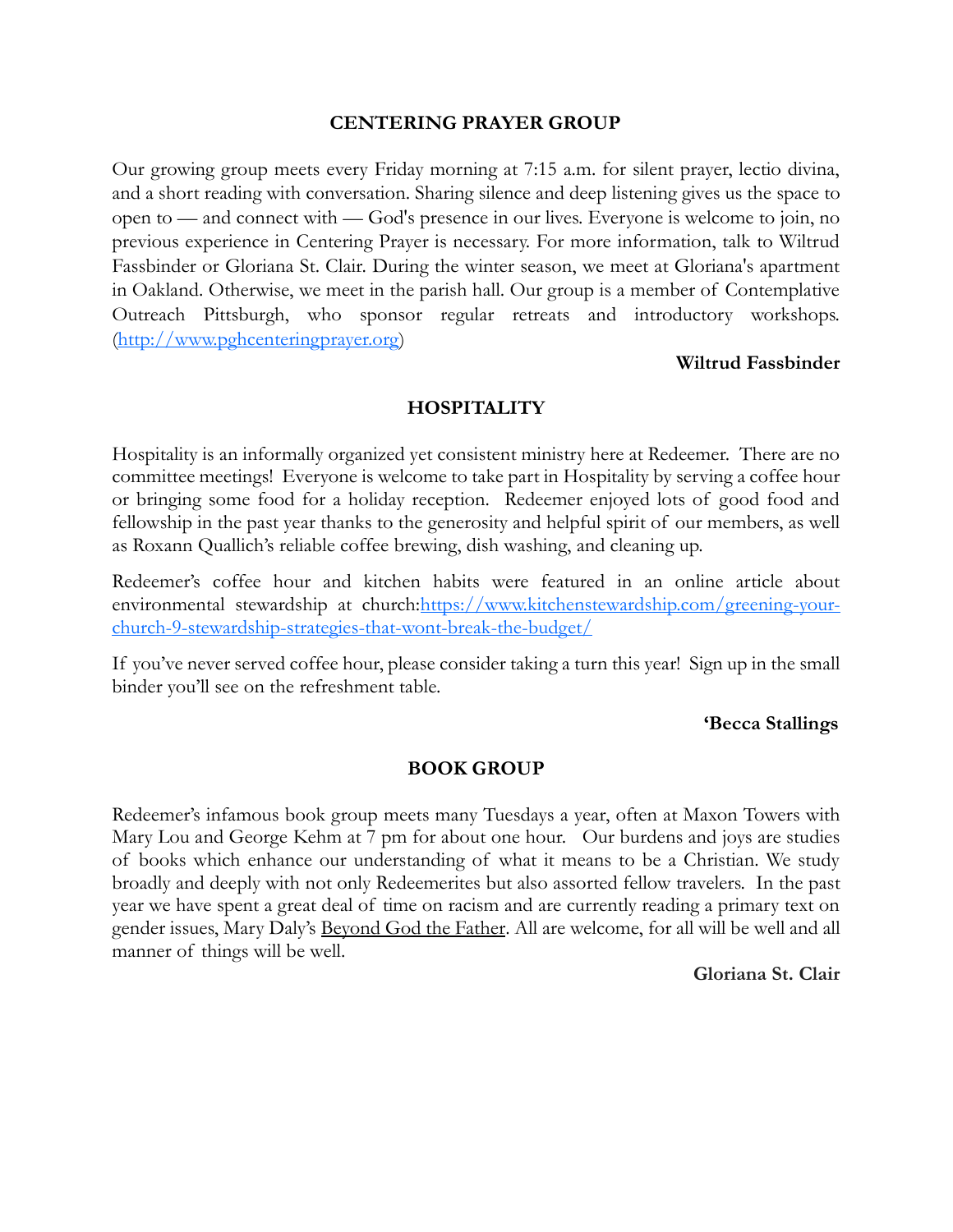#### **USHERS**

Ushering at Redeemer is in serious need of additional volunteers to assist on a regular basis. Ushers welcome people to services and quietly work to maintain a comfortable environment for all in attendance. All are welcome to help, even in groups. Please see Bryan Webb or Lou Camerlengo if you're interested in exploring this ministry

#### **Bryan Webb**

#### **ARCHIVES REPORT**

With the office off the parish hall, partially cleaned up, I have begun working through the boxes of materials that are part of Redeemer's archives. I am working about 6 hours a month, on Wednesdays. Materials are being cleaned, duplicates removed, all metal fasteners removed before they do more rust damage, very fragile records copied, and materials placed in clean folders and boxes. I have worked on the oldest materials first and have found a number of fascinating things about the early years at Redeemer and our buildings.

#### **Joan Gundersen**

## **CHURCH SCHOOL REPORT**

As is evident every Sunday morning, the Church School's numbers continue to grow. They are a bright, inquisitive group full of ideas.

Our annual Easter Egg Hunt and Halloween party were great fun. We continue our Outreach program with our monthly cooking for the shelter dinner and collecting and wrapping socks for the shelter dinner in December.

Dyane continues to teach the Primary Class. We use a curriculum based on the Gospel readings. Our goal is to make these lessons connect with their everyday lives. Sometimes our discussions run a little far afield, but the point is to talk about what matters in their lives. We also make some great craft projects.

Maria Bluestone continues to lead lessons for the older children. This past year they studied the five part structure of how collects are written and wrote a few of their own which were displayed at coffee hour. They took a quiz about whether they were a "Martha" or a "Mary" and shared a liturgical seasons game with the younger kids.

The Church School is always happy to have guest speakers join us. We give special thanks to the people who volunteer to help with our cooking projects.

**Dyane Coyne**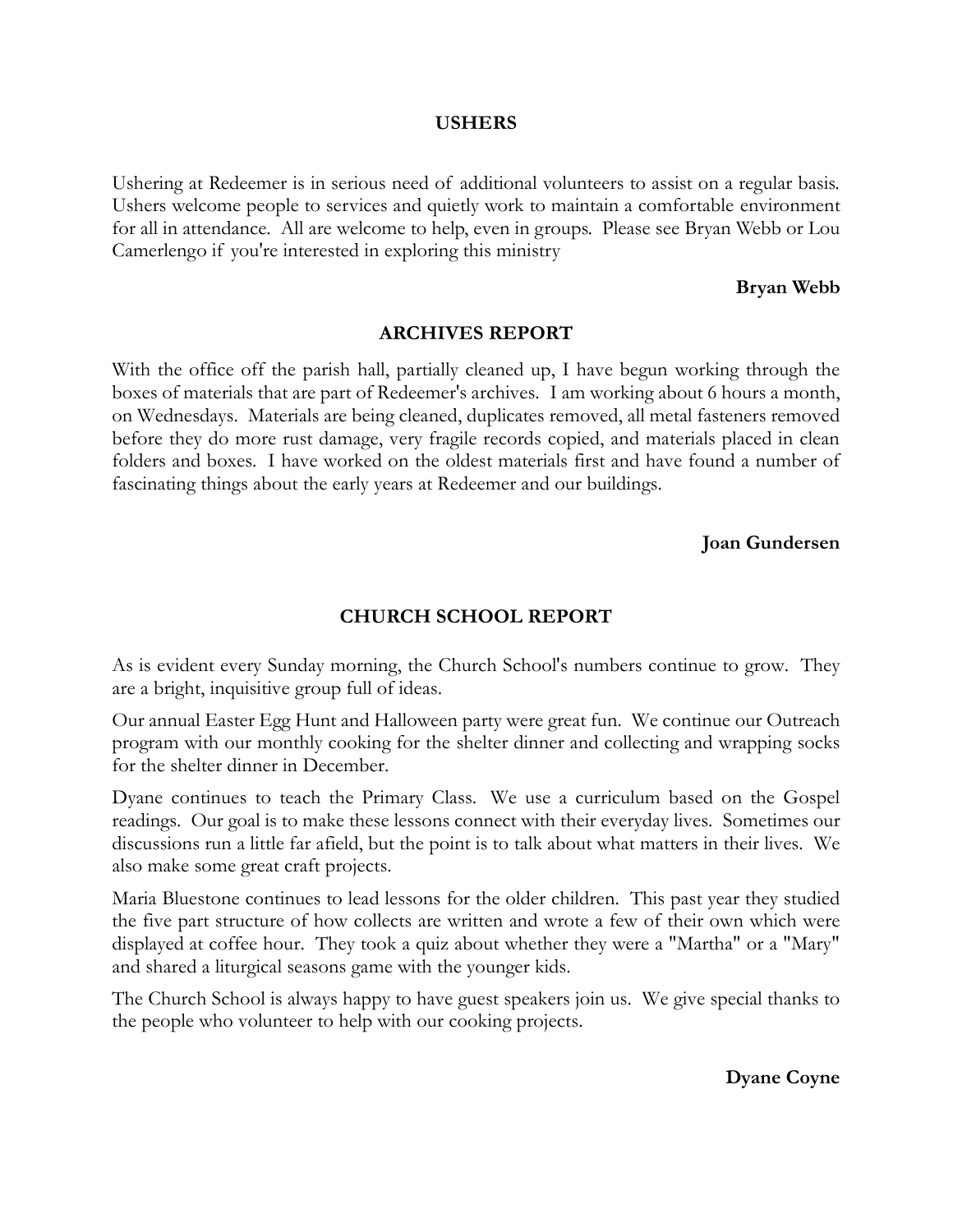#### **ALTAR GUILD REPORT**

I have asked several Altar Guild members why they continue to commit to giving their time and energy to this service. They say that they don't consider it a duty, but a pleasure - a time to be in the church when it is empty and quiet, a time to chat with fellow Altar Guild members, a time to help prepare for Sunday service or to make the church especially glorious for a special service, a time to learn why we do what we do. When is aumbry used? Where's the reredos?

Part of our mandate is to maintain the vessels and linens and paraments that are used for the services. Silver patens get dinged and must go to the silversmith, purificators wear out from laundering, the stoles get tatty and must be replaced. The cost of this maintenance is not supported by your pledge, but is raised by the Altar Guild through the annual Christmas Greens and Plant Sale and by your contributions for memorial flowers. The maintenance is pricey: each little purificator is \$25.00, one credence table cloth is \$85.00, one stole is \$250.00 and a new chasuble may be \$750.00.

I thank all who serve on the Altar Guild, and am myself thankful to be able to serve God and Redeemer in a small but satisfying way.

New members are always welcome. If you have any questions or are interested in finding out what we do, please see me, Lee Hart, or any Altar Guildian.

#### **Lee Hart**

#### **HERITAGE PLACE**

In 2018 we marked eleven years of providing mid-week services at Heritage Place. The team has grown with Collette Sattler and Lee Lane joining Joan Gundersen, Don Franklin, Bob Goode, and Fr. Foley in alternating Morning Prayer and Eucharist. Our congregation attendance varies in size from 5 to 15, almost all long term patients in wheel chairs of some sort. When possible we add a little music. Several family members of residents also worship with us on occasion, and we get occasional requests for prayers from staff and volunteers. We have tried to respond on other occasions at Heritage, including with caroling at Christmas, and (with the help of many hands at coffee hour) making palm crosses for Palm Sunday distribution. Additional volunteers are always welcome.

#### **Joan Gundersen**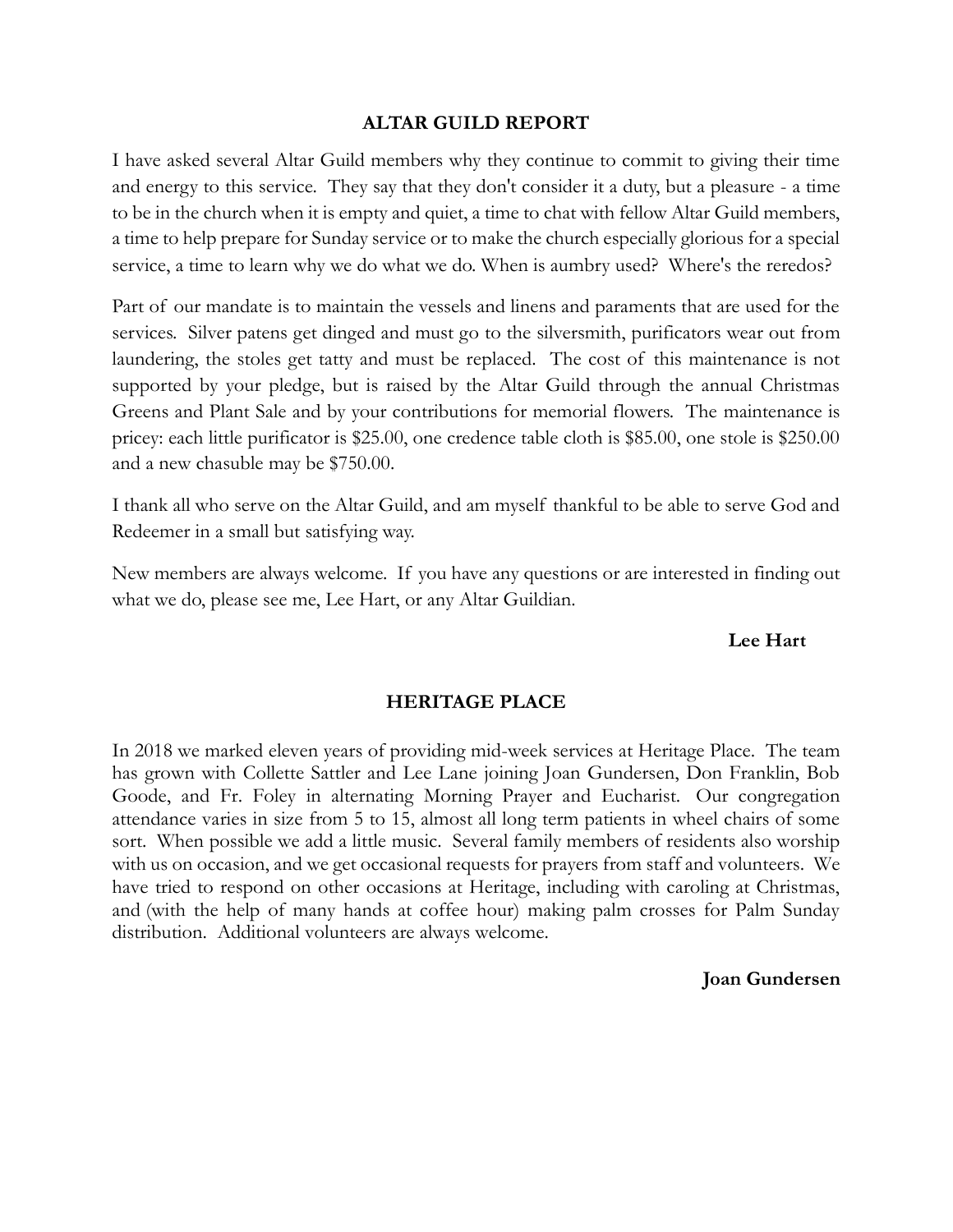## **OUTREACH, SOCIAL JUSTICE AND EDUCATION REPORT**

In addition to the EECM Shelter Dinner, Redeemer also lends our time, treasure, and talent to many other important SJO activities throughout the year. Early in the year we released a brand-new website, which our fantastic Parish Administrator Laura has kept updated with calendar events throughout the year. Many newcomers have already commented that the website was a determining factor in coming to visit us!

Our SJO budget monetarily supported the Shepherd Wellness Community, Persad, The Church World Service Crop Walk, East End Cooperative Ministry, PIIN, PA Interfaith Power and Light, and the Pittsburgh Racial Justice Summit.

Redeemer has a long history of participation in Pittsburgh's Pride march, and 2018 was no exception. Parishioners met early in 2018 to determine our presence at both the traditional Delta Pride as well as the grass-roots People's Pride event. Redeemerites decided to march in solidarity in both Prides. We also hosted a Pride Movie showing of *The Death and Life of Marsha P. Johnson,* a documentary about trans icon Johnson and her pivotal role in launching the gay rights movement. Kess Ballentine led a wonderfully informative discussion following the film.

We were also instrumental in planning a vigil along with other Forbes Faithful congregations to protest the separation of children from their families at the border and in support of immigration justice. Despite torrential rainstorms, hundreds of people participated and there was a standing-room-only crowd inside Sixth Presbyterian!

In other Social Justice news, Redeemerites helped to prepare and serve the Friday Wellness Dinner at Shepherd Wellness Community, and in preparation for our national mid-term elections, we sponsored a voter registration training drive, along with our counterparts at Congregation Dor Hadash. And sadly, we were called to unite with our friends at Dor Hadash once again after the horrific murders at Tree of Life temple, which Dor Hadash also calls home. Redeemer parishioners came together with many other concerned citizens to host a vigil in the heart of Squirrel Hill, the meeting of Forbes and Murray Avenues, in a moving gesture of love for our Jewish neighbors.

In 2019 we will start the social justice calendar off with a meeting to plan this year's Pride participation and discuss other potential Social Justice and Outreach activities. Please join us on Absalom Jones Sunday, February 10th at 12:30pm in the Library—all are welcome and encouraged to attend!

 **Alison Oehler**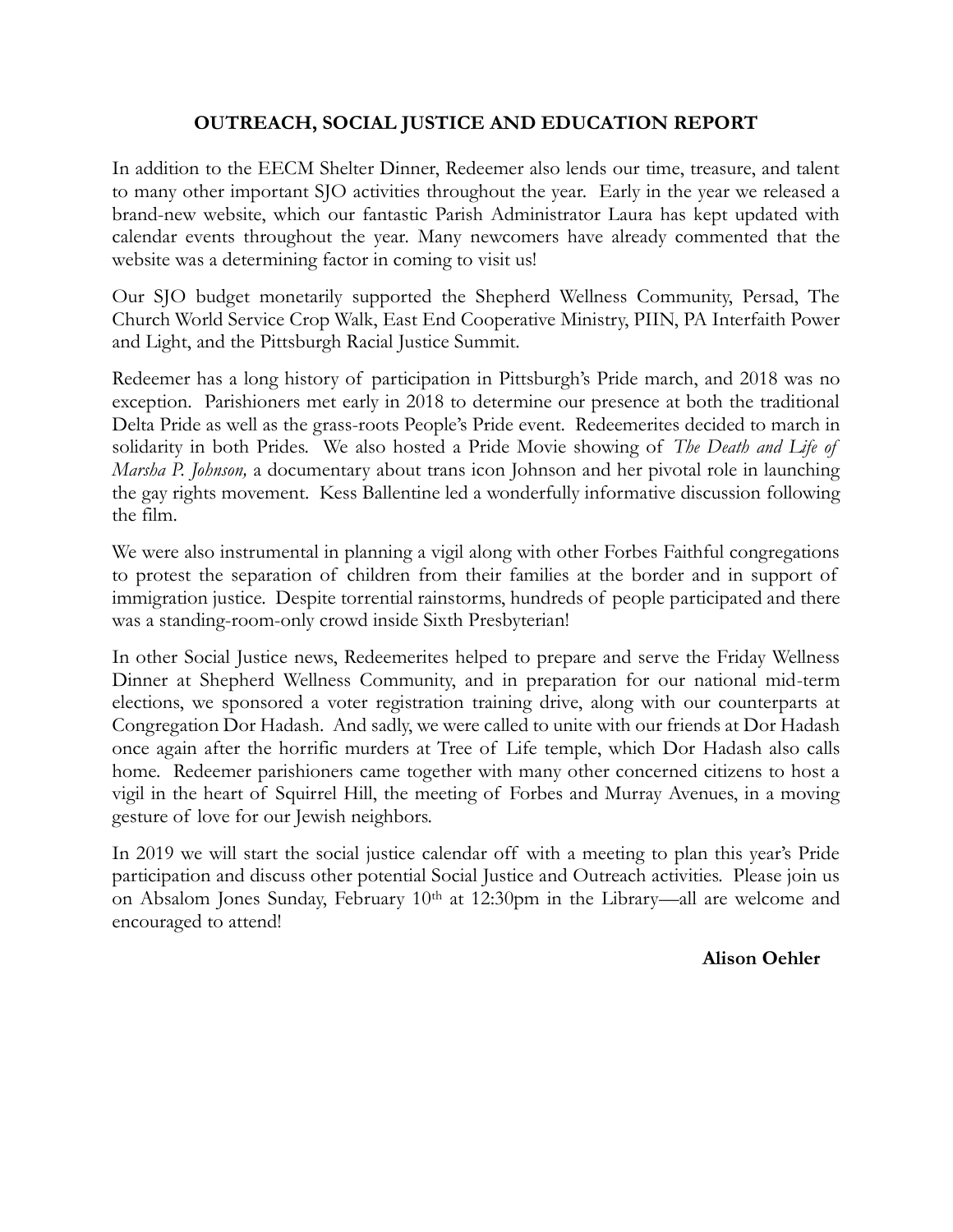#### **GREAT ISSUES REPORT**

The intent of the Great Issues Committee is to establish a new mission for Redeemer where, each year, issues of importance to our faith-based community are addressed by academics, activists, and persons involved in the issues at forums open to the community.

On March 15, 2018, our fifth forum titled "Serving LGBTQ Youth: Intersectional Approaches" was held. Kess Ballantine, along with Father Michael and Alison Oehler, organized this event, and invited the three panelists, Dena Stanley, founder of TransYOUniting in Pittsburgh; Julian Gill-Peterson, Assistant Professor of English at Pitt; and Shauna Lucadamo, the Gender and Sexuality Advisor for the Allegheny County Department of Human Services. The panel addressed the need for LGBTQ kids to feel safe in order to thrive, citing personal experiences as well as identifying the resources available to support these kids, especially transgender youth.

On October 11, 2019, our sixth forum titled "Gun Violence, Mental Illness, and the Law" featured Assistant Chief Bickerstaff, of the Pittsburgh Police, Dr. Ed Mulvey, Professor, Western Psych, and Rob Conroy, Cease Fire PA. The panel addressed the incidence of gun violence in the Pittsburgh area, the false belief that mentally ill persons committed most crimes, and the gun legislation pending before the Pennsylvania legislature.

The committee is in the process of planning the next forum to be held in spring 2019 focusing on immigration issues. We are pleased to announce that Pat Getty, Ray Owen and Mike Hezel have joined the committee.

#### **Pat Edgar**

#### **ALTAR SERVERS**

The altar is a place of blessings, fellowship and closeness to God. We perform not just a functional role but a symbolic one, and symbolism is part of the language of worship. We were joined by some new acolytes this year: Bob Scheible and Rose Miller have been with us several months now; Kess Ballantine and Chris George start this month and will likely always serve together in joint worship. We've also said goodbye to seasoned and dedicated acolytes Ken Esch, Don Franklin and Bob Goode, who you may still see from time to time as thurifer. As a confirmed or received Episcopalian, we would welcome you to serve with us. It only requires minimal training and a commitment to serve a few times a month. Thurifers are always needed. Please talk to Maria Bluestone for more information.

#### **Maria Bluestone**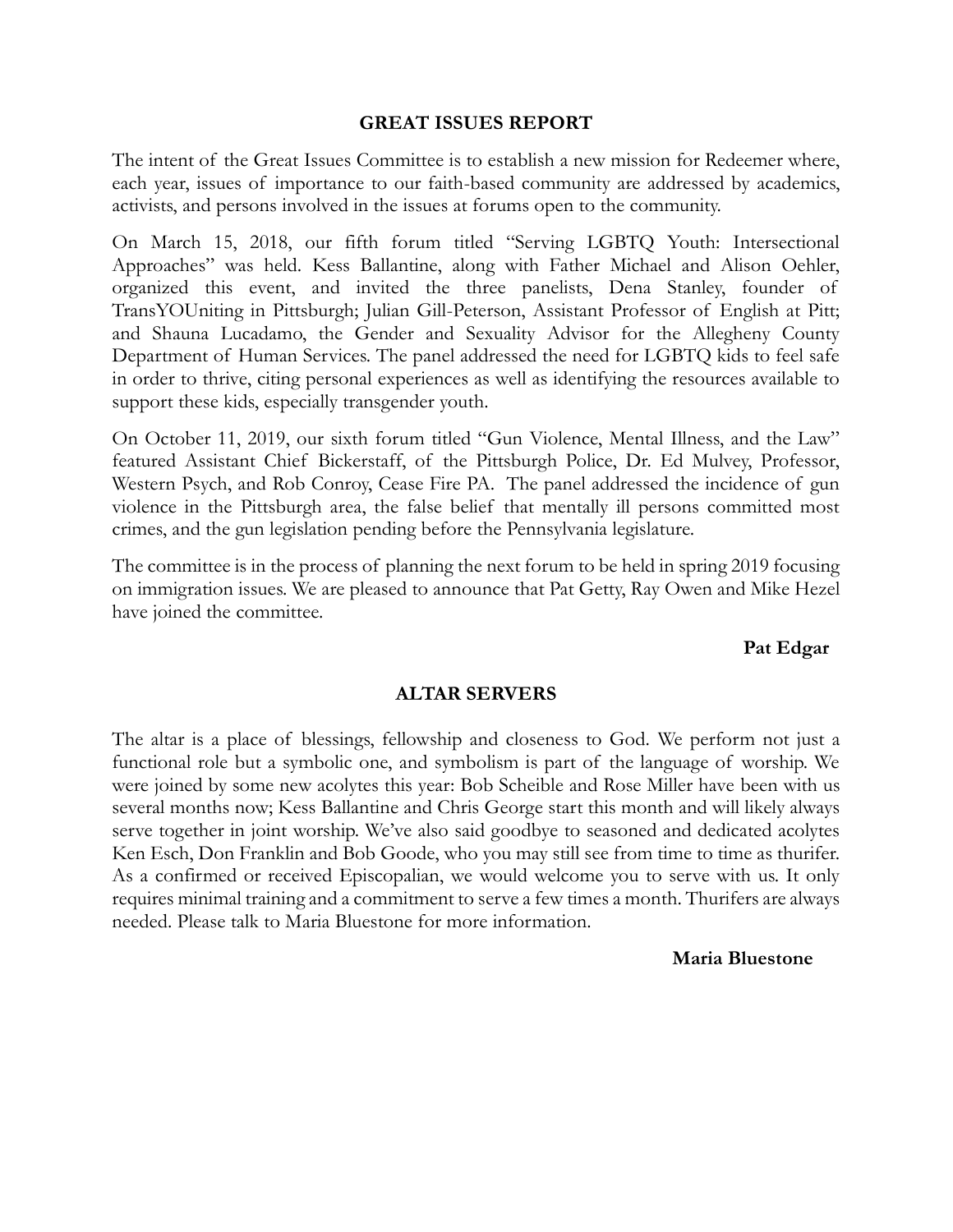#### **CHURCH GARDENS**

This year the grounds improved greatly due to the generous and diligent work of two of our parishioners who are reluctant to be singled out. So just whisper a thanks to Elena Swann for organizing a two hour grounds clean-up followed by camaraderie and a delicious repast. She also took charge of her corner bed, Maria's garden, and Marian's bench garden along with mysterious random pruning! While you're whispering, be sure to include the Rouleaus. Wil took on yard work and Ruth cleaned the whole driveway side all by herself! Michael as usual tended his bed on the Forbes side of the building and Chris and Kess have adopted the front sidewalk garden. Many thanks for that!

As for the fenced garden we sadly lost the apple tree (not enough water) but gained a surprise bursting forth from our new raspberry bushes. The addition of a blueberry bush is planned for the future. Due to the very fortunate lack of deer we've been able to add to our peony, daylily, and hosta collections. Other good news is that the American Cranberry Viburnum which was failing due to a blight was cut back to the ground and moved. It has now had a full recovery in its new location.

Efforts to educate adult and child visitors to the garden continue and from time to time our vegetables are added to the shelter dinners.

 **Sally Getty**

#### **AUDIT REPORT**

The Audit Committee, consisting of Frances Dannenberg, Suella Pipal, and Simon Wu, conducted the annual audit of Redeemer's financial records for the calendar year 2017, as required by Diocesan canons. The audit involves reviewing our parish's financial records, personnel files, tax records, Vestry minutes, and insurance coverage. We found that recommendations from the previous audit had been implemented, including improved procedures for check records and counting. In addition, new procedures for insuring the security of the church's collection have been implemented.

Our report was submitted to the Diocese following Vestry review, and Diocesan requirements were met. All required insurances were up to date and properly filed. A random sampling of records indicated that checks and cash were accurately counted and appropriately documented in the financial records. Parishioners' contributions were accurately stated in their giving letters. Recommendations for improved filing procedures and timeliness were made.

A list of documents which can be provided to the committee at the outset of the audit has been compiled.

The current committee recommends that future audit committees be named early in the year, ideally by February, to allow more time for completion of the audit in time for Vestry review and submission to the Diocese by September 30.

The committee was assisted by Fr. Foley, parish administrator Laura Nelson, and especially parish treasurer Mike Coyne, who was unfailingly generous with his time.

#### **Frances Dannenberg**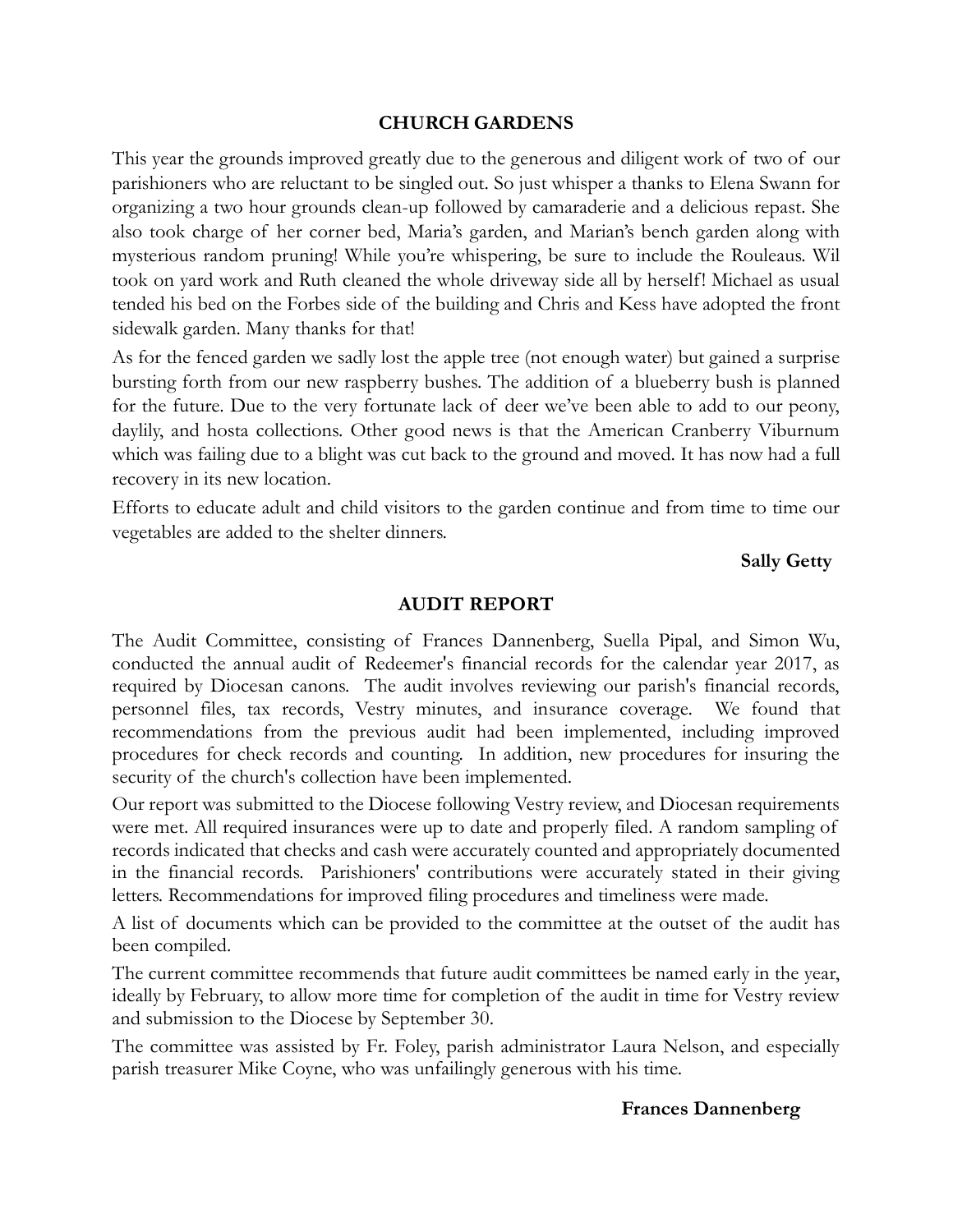#### **2019 VESTRY NOMINEES**

#### **Leanne Lisien**

Leanne Lisien has been attending Redeemer for a little more than 6 years with her husband Brad, and two boys, Ian and Max. They enjoy the bagel breakfasts and Bible Study on Sunday mornings. She grew up in Squirrel Hill and attended Carnegie Mellon for both Mechanical Engineering and Drama (design, stage crew, management, not acting). She is an engineer and manager, and recently started working for the National Robotics Engineering Center in Lawrenceville, a part of Carnegie Mellon University. She enjoys drawing, making pottery, painting, weaving, and now knitting as well.

#### **Rose Miller**

I grew up in an American Baptist church where my father was the pastor. Anyone who grew up Baptist can still hear that clatter of the tiny communion cups filled with grape juice, and the clank as they were placed in the little holders in the pew. But what I loved most about communion (served monthly) was my father's voice saying the beautiful words. I didn't realize until I came to Redeemer that the words he used were from the Book of Common Prayer. And that is when my love of the Episcopalian liturgy began.

I originally joined Redeemer when my son Zach was born in 1991. Zach was baptized here, went to Sunday School here, and took his first communion here. I served on the Vestry and as Senior Warden during the planning and building of our downstairs classrooms and auditorium. I returned to Redeemer one year ago after a lengthy absence and am so happy to be back in this warm and loving community. I currently serve as a Chalice Bearer, and am a part of the Altar Guild. I am very pleased to be considered for the vestry again and hope that my experience will prove valuable to the group.

On a more personal note, I live in Munhall with my husband, Bob, Zach, his girlfriend Alexandria, and our 5 cats (yes, 5). My favorite hobby is knitting and I am a very happy member of the Redeemer knitting group. I work downtown as an Executive Assistant to a Sr. VP of Highmark.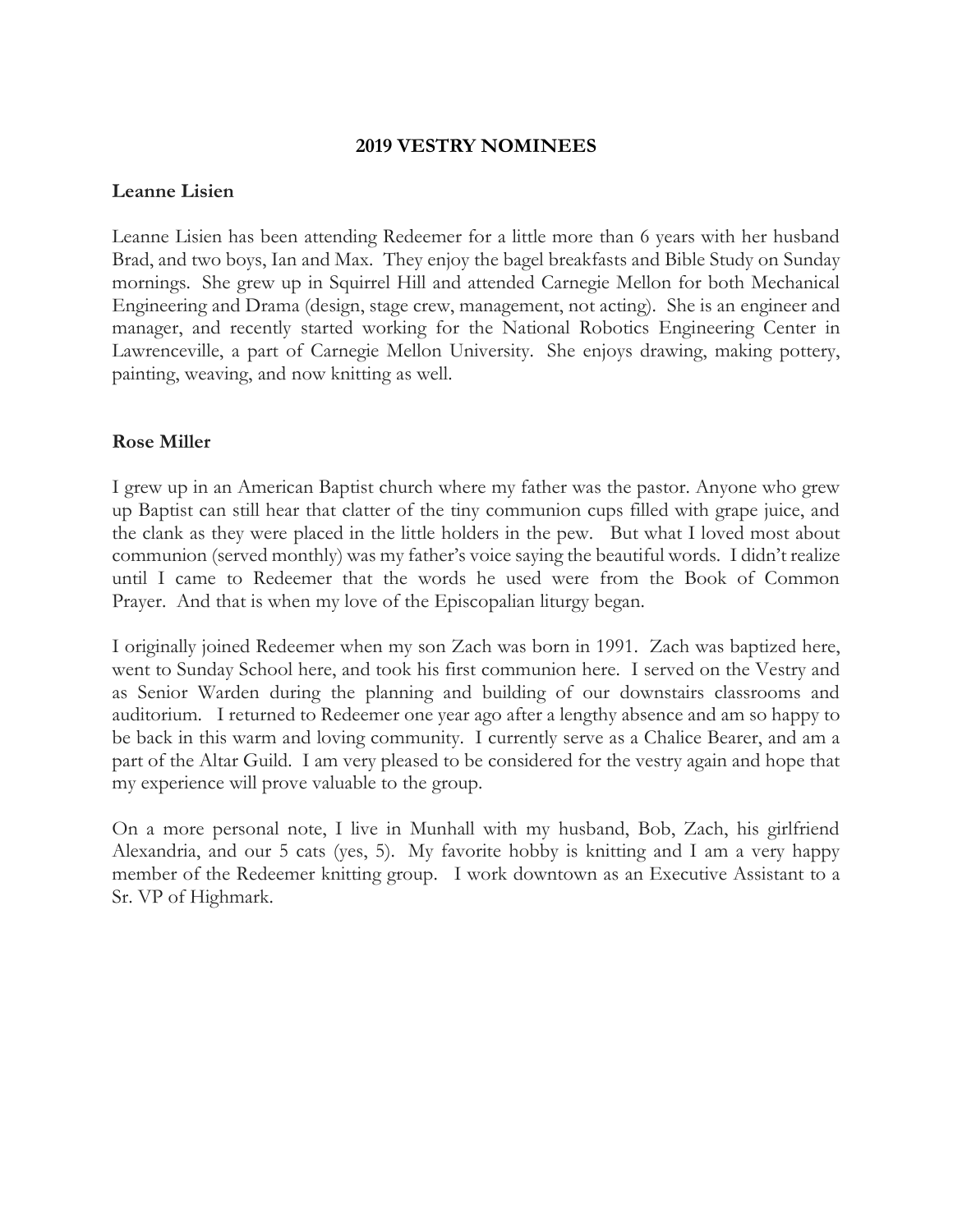#### **Bob Scheible**

Bob was born and raised in the North Hills (Ross) of Pittsburgh, surrounded by his cousins, through work on the family farm and related businesses on McKnight Road, now Ross Park Mall. He graduated from North Catholic High School back when it was on Troy Hill and from Indiana Uniiversity of Pennsylvania (1978). As a Second Lieutenant out of college and then as a Captain, he spent time as a weekend warrior in the aArmy reserve until 1988. His college studies focused on History, Psychology and the German language, with original thoughts of a Law career. His work career in financial services started in Pittsburgh, and then took him to just outside of Boston (1984-1988), and onto San Francisco and the East Bay (1988-2016) where he met his partner, Gary.

Bob spent over 30 years in the Commercial Lending Sales and Marketing industry, with a variety of Fortune 500 companies: Westinghouse, Chrysler, Bank of America, GE and IBM. This career provided a strong foundation to his more recent endeavor in real estate sales and, currently, property management. He also spent over a decade as a Home Owner Association President where he acquired an in depth knowledge of neighborhood challenges, while learning the real value of those associations.

In 2002, he was first introduced to the Episcopal Church, where after an Inquirer Training, he was received from the Roman Catholic Church at Grace Cathedral in San Francisco. Bob was an active member of St. Mark's in Berkeley until his move back to Pittsburgh. His roles at St. Mark's included Torch Bearer, Crucifer, member of the Stewardship Committee and then its Chair, member of the Vestry, and then Treasurer and Chair of the Financial Oversight Committee.

In Bob's spare time he enjoys cooking, travel, theater, Mid-Century architecture and all the facets of landscape design.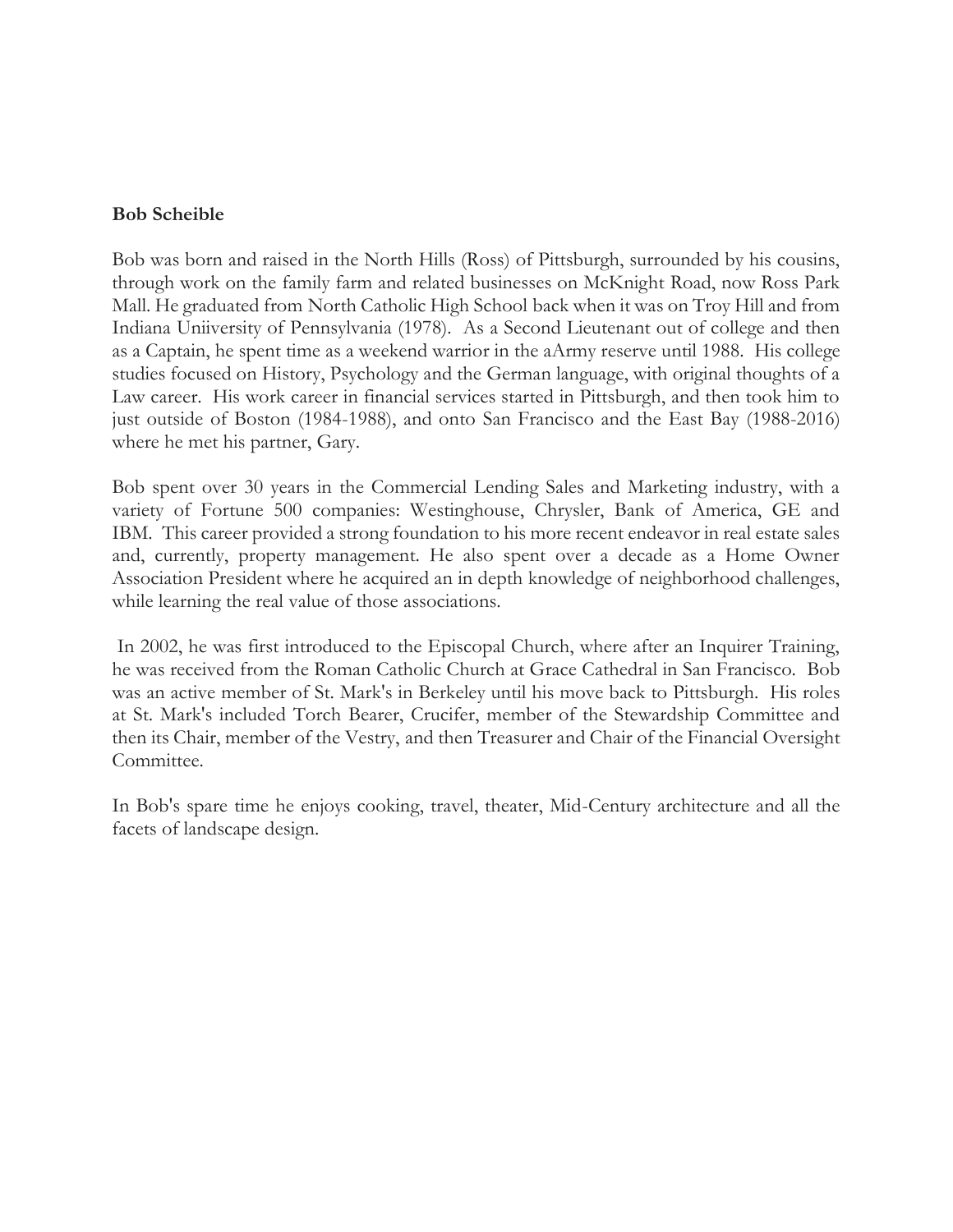### **Minutes of the 2018 Church of the Redeemer Annual Meeting, Jan. 28, 2018**

12:00 Luncheon; Fr. Michael Foley opened the meeting with prayer.

## **Rector's Remarks (Fr. Michael Foley):**

Our Sunday attendance is up, as is our Easter attendance. We have also seen an increase in baptisms, transfers into the Parish, and new members. Our average attendance from 1 September 2017 to 31 December 2017 was incredible--~82 people every Sunday.

I have recently had more conversations than I can count that indicate that there is a palpable angst in our lives. Redeemer is a place of healing where we can journey together and meditate on where the strength and hope is in our lives.

The current restoration of our stained glass windows is nearly completed. The generosity of the Church created a surplus for the first time in years. There is an abundance here.

We are part of something exciting! This place offers hope. What mission will emerge out of the coming year? The spirit never says enough, the spirit calls us to be fruitful, to move in a new direction.

#### **Vestry Nominees:**

Frances Dannenberg, Lorrie Esch, Chris George, Elena Swann have all been nominated to serve on the 2018 Vestry.

A motion made, seconded, and unanimously approved to elect all four nominees to the 2018 Vestry.

#### **Personnel Changes:**

This year we were graced with a brief but meaningful music ministry by Ethan LaPlaca, followed by the appointment of new Organist and Choir Director Dr. Ann Labounsky. Laura Nelson has been our Parish Administrator since August 2017.

#### **Proposed Bylaw Amendments:**

Fr. Michael introduced the two proposed amendments:

**Proposed By-Laws amendments** (additions in **bold italics**, deletions in strikethrough)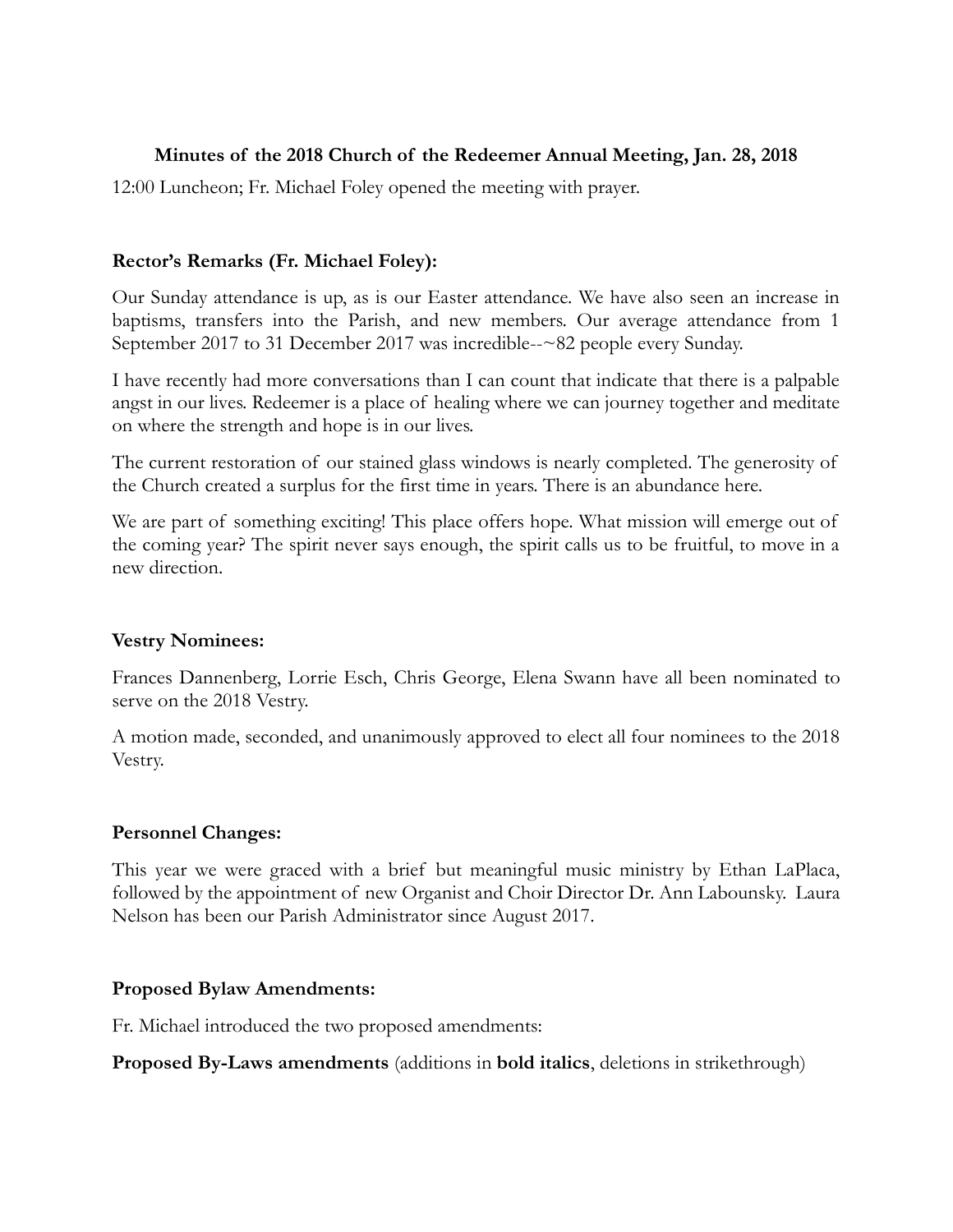**1.** With respect to expanding voter eligibility, the proposal to expand eligibility beyond those who are monetary contributors, and the issue as to verification of eligibility, could be addressed by amending Article I, Sections 2 and 3, as follows:

## **Article I. Qualifications of Voters**

Section 1. Members of the Parish are all baptized persons of sixteen (16) years of age or over, whose names are duly enrolled as such in the register of the Parish.

Section 2. All members of the parish who are present at a Parish meeting and who have been attendants upon **regular attendees** *at* the services of **the Parish**, and have **either** been regular subscribers to the revenues of the Parish for six (6) month immediately preceding said election*,*  **or have been regular contributors of time and talent to the Parish and its mission***,* shall be entitled to vote for the election of members of the Vestry and with respect to such other matters as may from time to time require the approval of the Congregation.

Section 3. The evidence of the qualifications of a voter, except in the case of disqualification under the provisions of Section *5* of this Article, shall be (1) those persons recognized by the Rector and Wardens as regular attendees at services, and( 2) the Treasurer's records, or a certified copy of the same, of being part of a pledging unit supporting **a regular financial supporter of** this Parish**, or if eligibility is on the basis of contributions of time and talent, the recognition of the Rector and Wardens that such contributions have been made on a regular basis**.

**2.** To authorize approval of the minutes by e-mail as we have begun to do, amend Article VII (Meetings of the Vestry) by adding a new Section 8 as follows:

*Section 8. In the absence of a meeting, action may be taken by the Vestry on approval of Vestry minutes if a consent or consents in writing setting forth the action so taken shall be executed by all of the Vestry members then in office who are not otherwise disqualified, and presented to the Secretary of the Vestry. Consent or consents in writing may also consist of e-mails from each member of the Vestry then in office who is not otherwise disqualified, if sent from an e-mail address recognized by the Secretary as belonging to the voting Vestry member.*

-Joan Gundersen proposed a grammatical change to the language of the line about attendees (striking "attendance upon").

Both amendments passed unanimously with the adjusted language.

## **Finance Committee Report (Jim Edgar):**

The co-chairs of the Finance Committee acknowledged the labor of the Treasurer, the Parish Administrator, the Vestry Counters, and the Audit Committee.

Despite unanticipated expenses in 2017 (gas, retaining wall, etc.), Redeemer's finances are in excellent shape. We are enjoying a surplus for the first time in years.

Note that the Diocese requires our budget be passed on 90% of Pledge Income.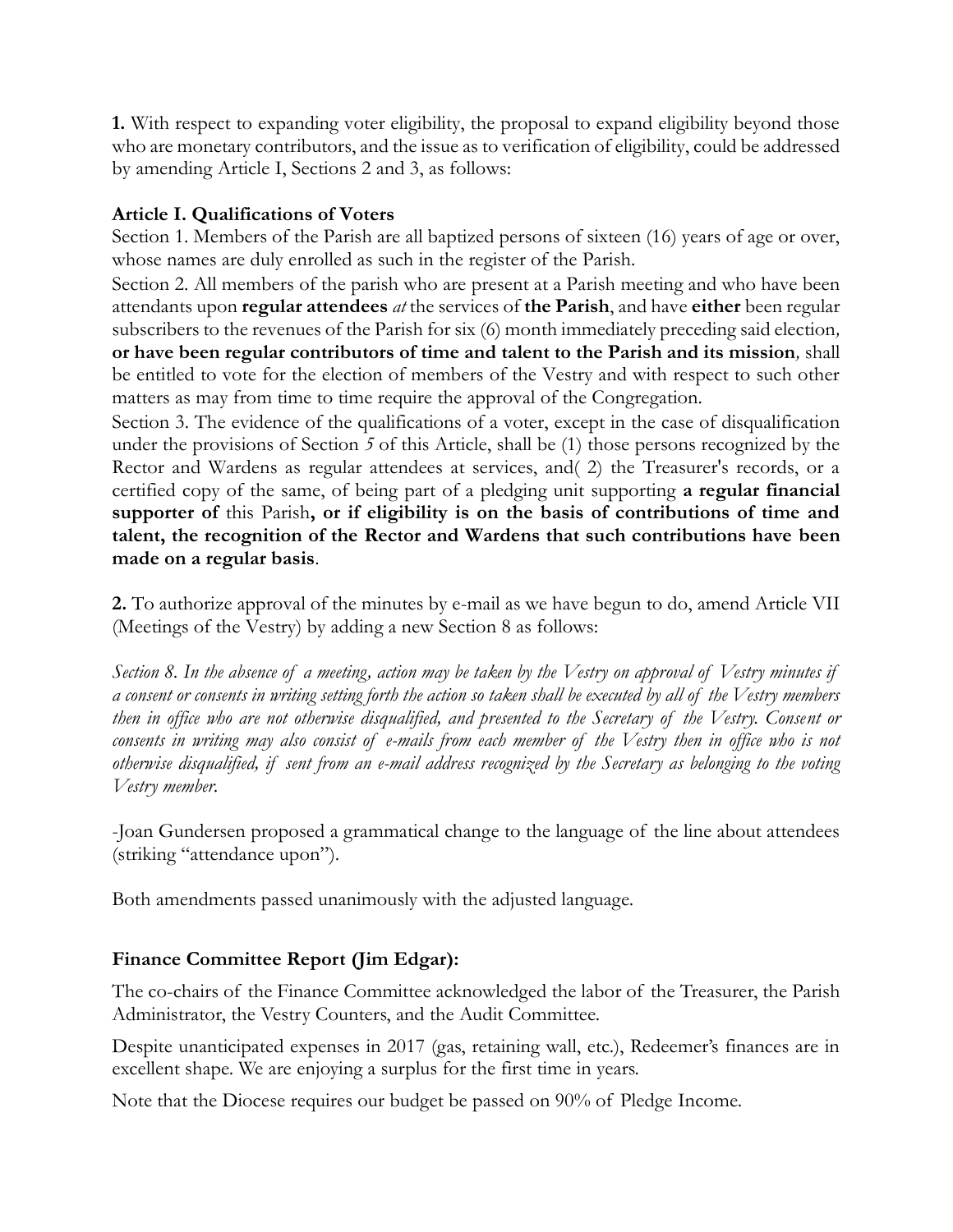Clarifying Question: how do we find out about more "micro" budgetary issues, such as the choir's budget?

Response: Anytime anyone has a question about smaller budgetary items, they should come directly to the Finance Committee for information.

Our capital Budget will carry over from 2017 this year.

## **Senior Warden Report (Karen Esch):**

Mark Jensen is rotating off the Vestry (but hopefully not rotating off baking delicious scones).

The outgoing Senior Warden thanked all who served on the 2017 Vestry and expressed her confidence that the 2018 Vestry will continue to serve Redeemer well.

Our major ongoing financial challenge is the restoration of our stained glass windows. On the positive side, we have surpassed our initial windows fundraising goal!

## **Windows Committee Update (Pat Edgar):**

John Kelly of Kelly Art Glass Restoration is regarded as the best stained glass restorer in the greater Pittsburgh area; however, we had to collect a minimum of three active bids to qualify for the upcoming Pittsburgh History and Landmarks Foundation Grant.

#### **Awards**

Pat Edgar was awarded the Vision Award

Karen Esch was honored for her service as Senior Warden with a gift from the Church.

Dyane Coyne was awarded the Hugh Savage Clark Award.

Bryan Webb was awarded the Extra Mile Award.

Upon a motion, the 2018 Budget was unanimously approved.

Fr. Michael closed the meeting with prayer and the parish singing the Doxology.